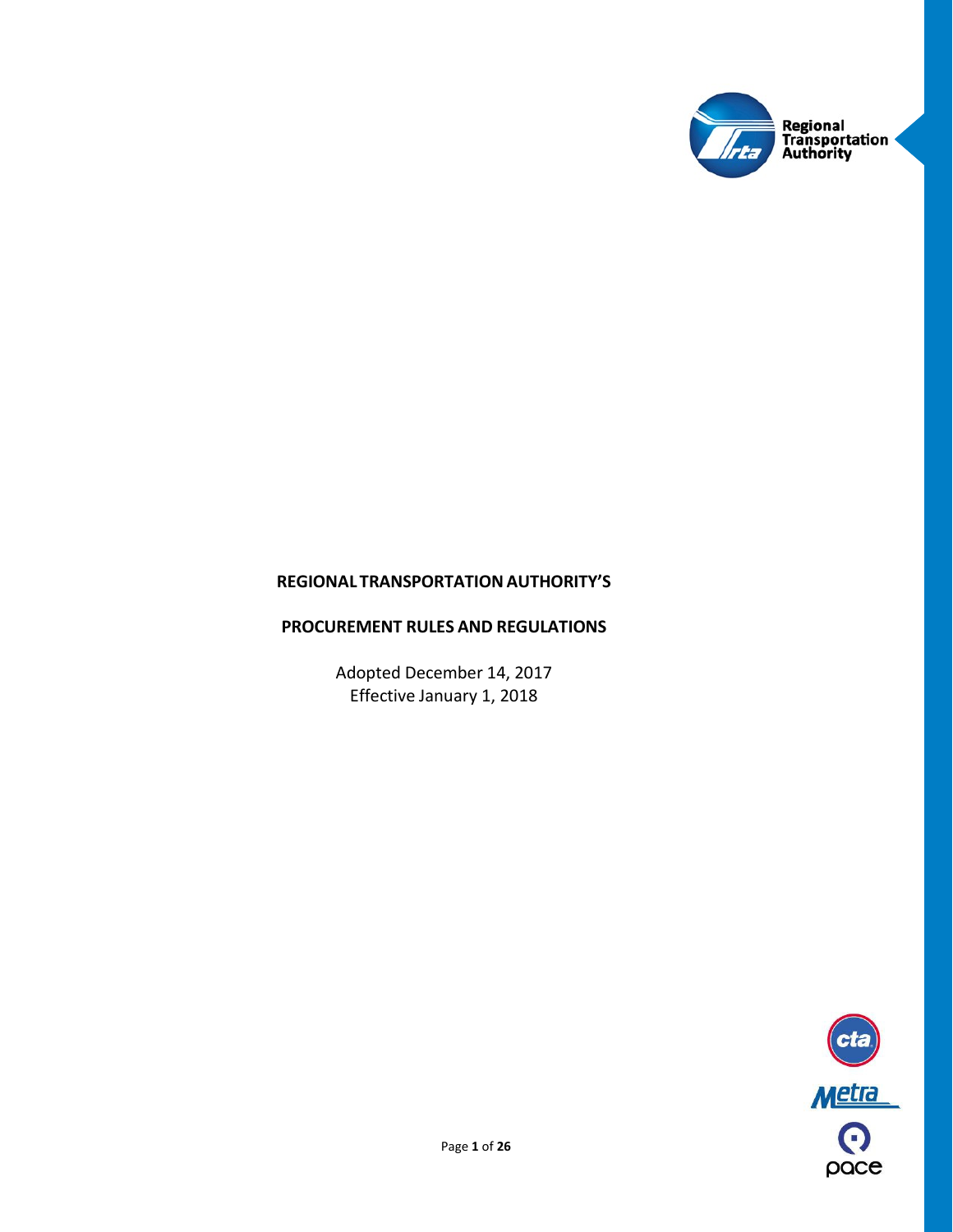# **Table of Contents:**

- Article 1 Preamble
- Article 2: Authorizing Ordinance
- Article 3: General
- Article 4: Definitions
- Article 5: Competitive Procurements
- Article 6: Non-Competitive Procurements
- Article 7: General Requirements
- Article 8: Improper Conduct and Prohibitions
- Article 9: Business Enterprise Programs
- Article 10: Approval and Execution Requirements
- Article 11: Debarment and Suspension Procedures
- Article 12: Bid Protest Procedures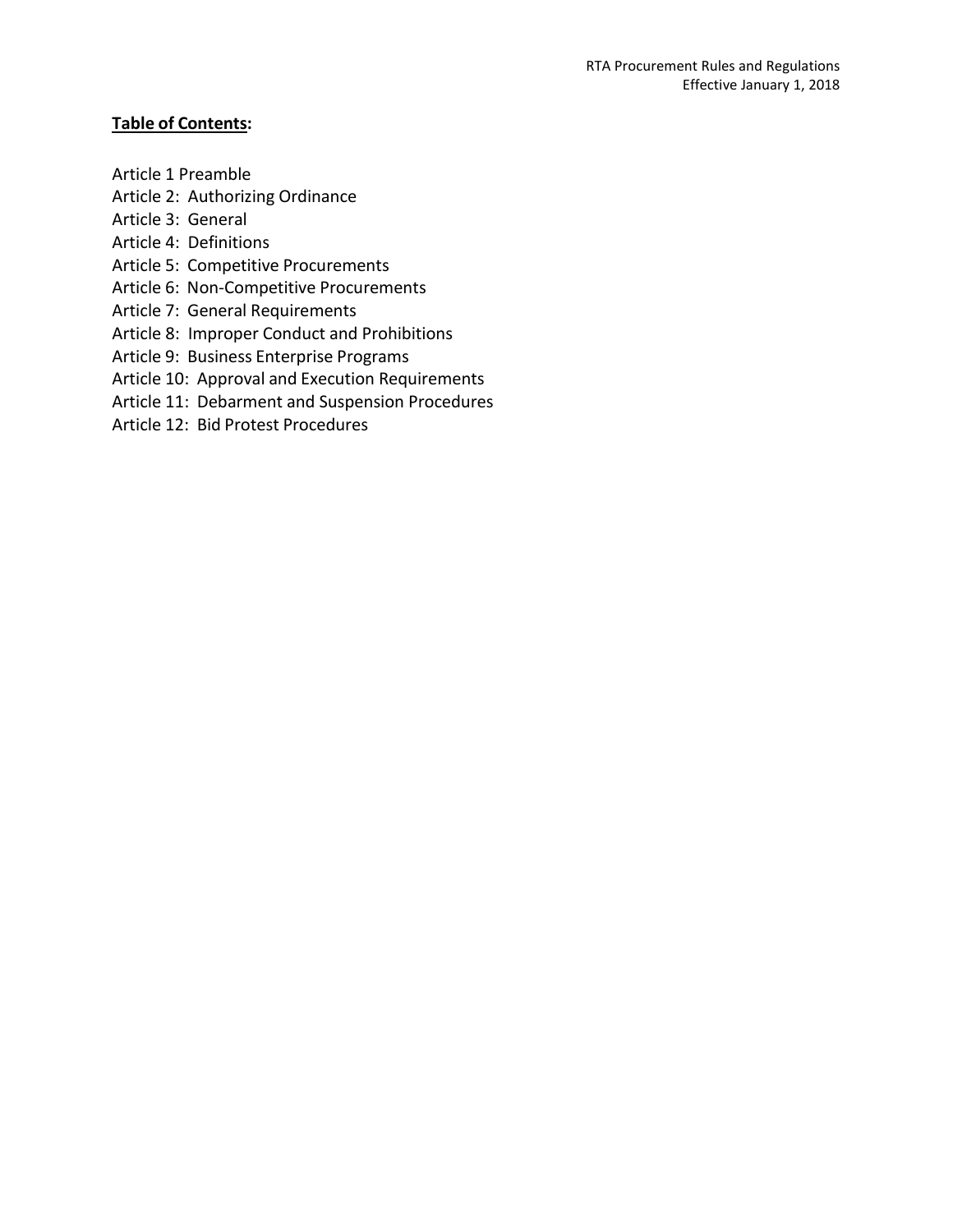#### **Article 1: Preamble**

By the authority granted under Section 4.06 of the Regional Transportation Authority Act ("RTA Act"), 70 ILCS 3615/1 *et. seq*., the RTA Board of Directors (the "Board") has adopted these Procurement Rules and Regulations ("Regulations"), subject to all applicable State and Federal laws, regulations, and policies. These Regulations and Regulations supersede and amend or repeal any prior rules, regulations, by-laws, or ordinances approved by the Board that are in conflict. These Regulations apply to all RTA procurements and contracts solicited immediately after the Board approves said Regulations.

The Regulations shall be interpreted subject to the RTA Act. In an instance where either the RTA Act or the Regulations contains a stricter provision, the stricter provision shall apply; and in any instance in which a direct conflict arises between the RTA Act or these Regulations, the RTA Act shall apply.

The Regulations have been adopted to ensure that goods, equipment, material, supplies, and services are obtained in a timely, efficient, and economical manner consistent with sound business judgment and administrative policy.

The standards and procedures prescribed in the Regulations apply to all members of the Board and all persons employed by the RTA, who are required to comply with the provisions.

#### **Article 2: Authorizing Ordinance**

A copy of Ordinance No. 2017-58, which gives full force and effect to these Procurement Regulations, is attached.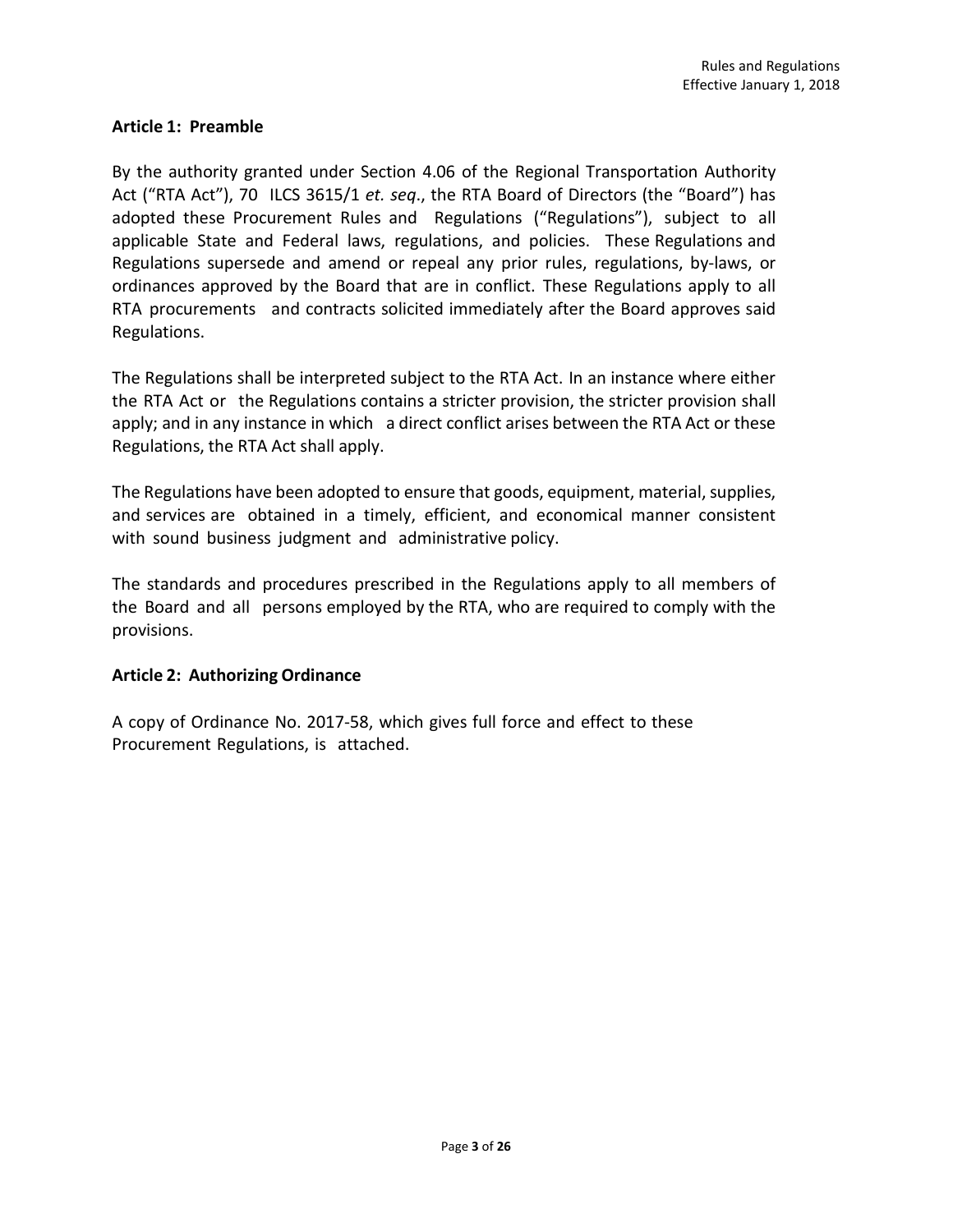# **ORDINANCE NO. 2017-58**

**WHEREAS**, the Regional Transportation Authority (the "Authority") has previously adopted Procurement Rules and Regulations which have been amended from time-to-time;

**WHEREAS**, Section 3.05 of the Regional Transportation Authority Act, 70 ILCS 3615, *et seq.* (the "RTA Act") provides that the Board of Directors of the Authority (the "Board") may adopt rules or regulations with the affirmative votes of at least 9 Directors;

**WHEREAS**, Section 4.06 of the RTA Act provides that the Board is required to adopt regulations governing the acquisition by the Authority of goods or services involving a cost in excess of the statutory threshold;

**WHEREAS**, Section 4.06 of the RTA Act provides that such regulations adopted thereunder may provide for certain enumerated exceptions to those requirements;

**WHEREAS**, Section 4.06 of the RTA was amended by the legislature of the State of Illinois on September 22, 2017 to align the threshold for public bidding with the Federal Transit Administration's small purchase threshold for certain categories of procurements, and

**WHEREAS**, the Authority desires to avail itself of the provisions of Sections 3.05 and 4.06 of the RTA Act and repeal its existing Procurement Rules and Regulations in their entirety and replace them with the attached Procurement Rules and Regulations.

# **NOW, THEREFORE, BE IT ORDAINED BY THE BOARD OF DIRECTORS OF THE REGIONAL TRANSPORTATION AUTHORITY that**:

- 1) The Authority's existing Procurement Rules and Regulations are hereby repealed in their entirety and are replaced by the attached amended Procurement Rules and Regulations, the form, but not the substance, of which may be edited from time to time to correct typographical errors and the like as necessary.
- 2) The Executive Director is hereby authorized and directed to republish the Procurement Rules and Regulations enacted by this ordinance, and to take such other actions as she deems necessary to implement, administer and enforce this ordinance.

# **ADOPTED DECEMBER 14, 2017**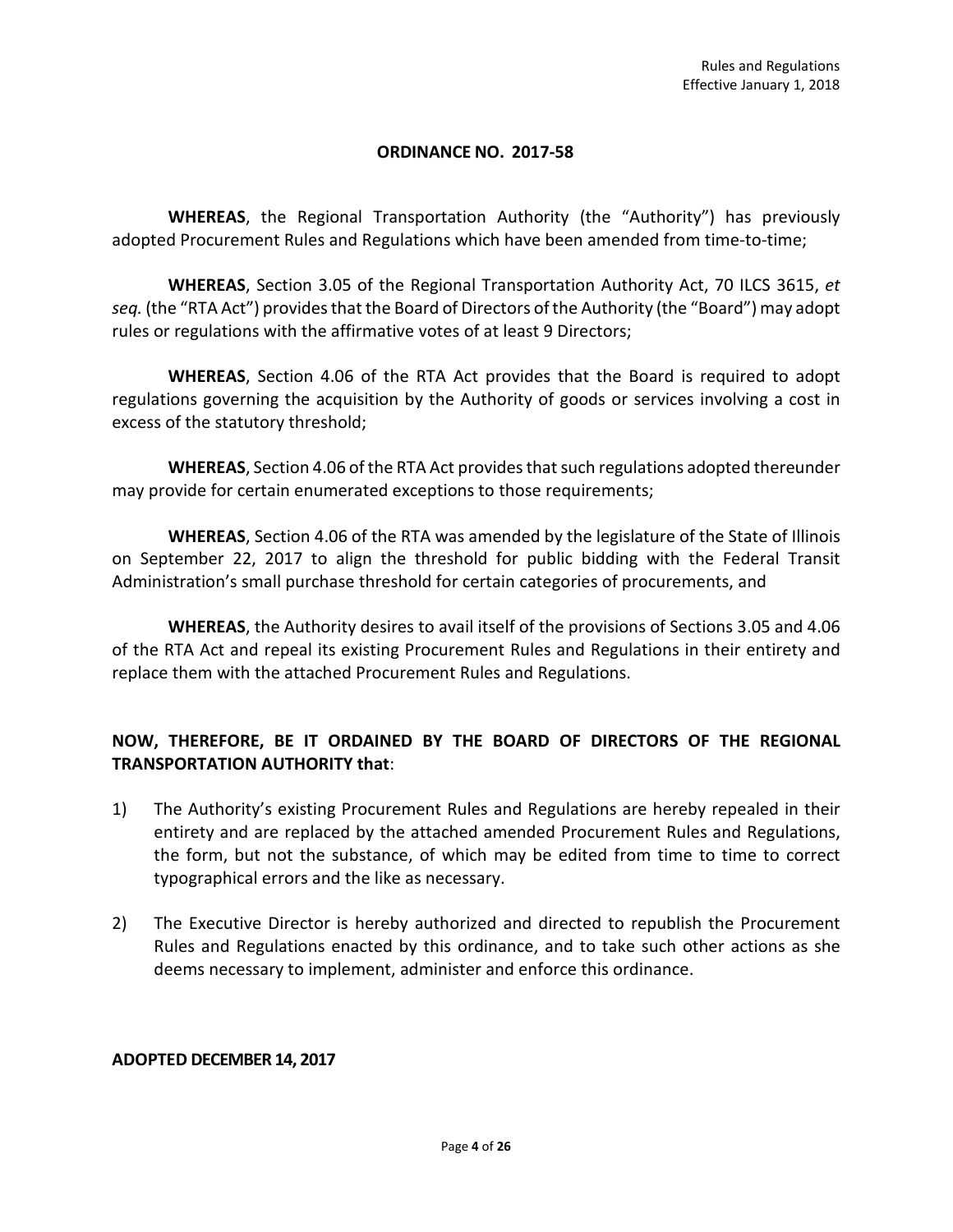# **Article 3: General**

# 3.1 References

Wherever appropriate in these Regulations, the singular includes the plural and the masculine includes the feminine.

# 3.2 Severability

If any provision of these Regulations or application thereof is held unconstitutional or otherwise invalid, the remaining Rules and Regulations or parts thereof will remain in full force and effect. If any provisions of these Regulations or application thereof conflicts with any federal or State of Illinois law, said law will control.

# 3.3 Amendment

These Regulations may be amended or modified by the affirmative vote of at least nine (9) Directors voting at any regular meeting of the Board or at any special meeting of the Board for that purpose.

#### **Article 4: Definitions**

**Addendum:** A written change or clarification to a solicitation issued prior to the due date for offers. An addendum may include a time extension of the stated due date for the solicitation.

**Bid:** A document conveying an offer submitted in response to an Invitation for Bids.

**Bidder:** An entity that submits a bid. An individual, firm, partnership, corporation, joint venture, or combination thereof, submitting a bid for the work solicited in an Invitation for Bids ("IFB"). Bidder may be used interchangeably with Proposer/Respondent.

**Board:** The Board of Directors of the RTA.

**Bond:** A written instrument executed by a Bidder or Contractor (the "Principal") and a second party (the "Surety" or "Sureties") to assure fulfilment of the principal's obligations to the obligee identified in the bond. If the Principal's obligations are not met, the bond assures payment to the extent stipulated for any loss sustained by the obligee.

**Cancellation of a Procurement:** The termination of a solicitation process, and/or rejection of Quotes, all Bids, Proposals or Qualifications submitted pursuant to a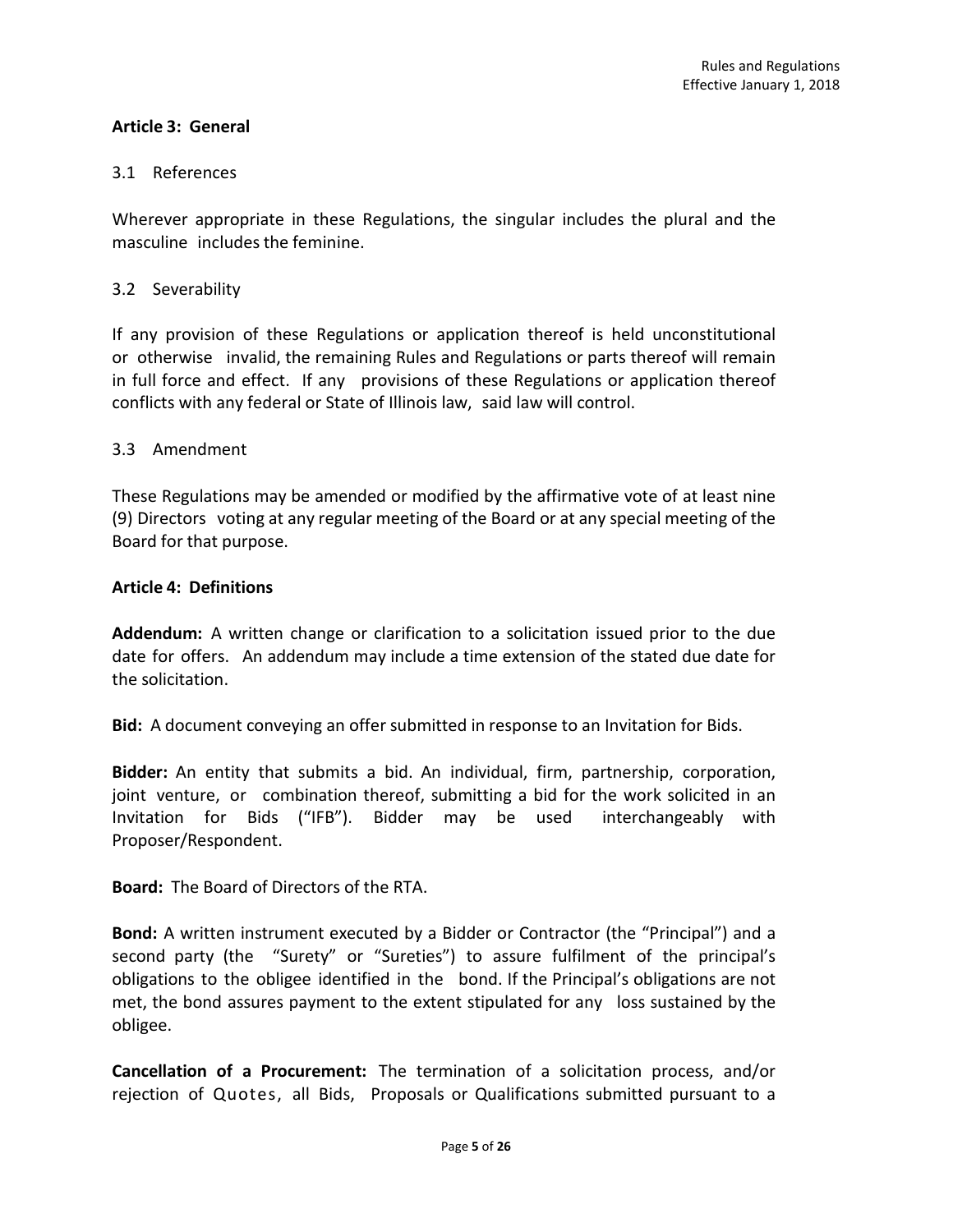solicitation by the RTA.

**Cardinal Change:** A major deviation from the original purpose of the work, or its intended method of achievement, or a revision of contract work so extensive, significant, or cumulative in effect that the Contractor is required to perform very different work from that described in the original contract.

**Chaining (or Stringing):** The intentional practice of initiating, processing, or approving multiple purchases under \$40,000 (or under \$3,000 for Micro-Purchases) to circumvent either applicable public bidding requirements or the RTA's established contract approval limits (see Article 10). The terms Chaining and Stringing may be used interchangeably.

**Competitive Procurement:** A solicitation issued by the RTA, using either an Invitation for Bids, Request for Proposals, or Request for Qualifications process, under which individuals or firms are afforded an equal opportunity to compete for award of a contract(s).

**Contract:** A mutually binding legal relationship obligating the vendor to furnish goods or services, and the RTA to pay for them.

**Contract Amendment**: A change to the scope, value, term, or duration of an existing Contract. Amendments are subject to the approval and execution requirements in Article 10. Amendments that constitute a Cardinal Change, either individually or in aggregate, are not allowed.

**Contractor:** Any person, entity, or authorized representative identified as such in a Contract. The term Contractor may be used interchangeably with Vendor, Seller and Consultant.

**Debarment:** An action taken by the RTA to deny participation in RTA contracts, or an action taken by another government entity to deny a person or entity participation in contracts.

**Disadvantaged Business Enterprise:** A firm that is certified as a Disadvantaged Business Enterprise ("DBE") pursuant to 49 C.F.R Part 26.

**DBE Goal:** A portion of a contract that is intended to be performed by a certified DBE.

**Emergency:** An impairment of the RTA's ability to function or to provide essential services related to public transportation, of a nature and severity that requires immediate action, that precludes the RTA from engaging in a Competitive Procurement or delaying action until the Board can be convened.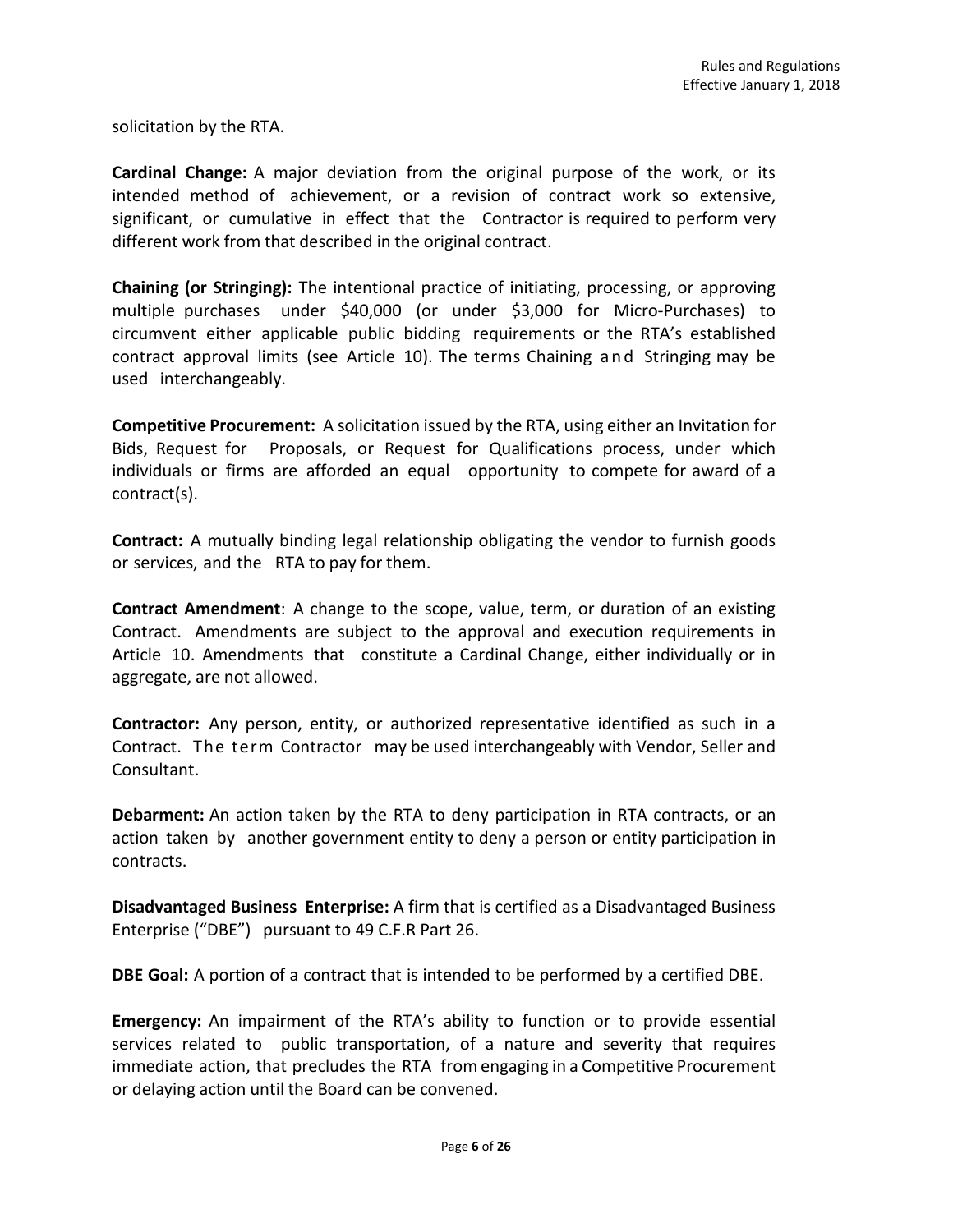**Federal Requirements:** The provisions of Federal Circular 4220.1, as amended from time to time, any successor circular issued by the Federal Transit Administration ("FTA"), and any other rules or regulations issued by the FTA or any other federal agency relating to procurement and applicable to the RTA.

**Good Faith Efforts:** Efforts exercised by a Contractor which are sanctioned by 49 C.F.R. Part 26, and are an acceptable basis for exception to meeting a set DBE Goal.

**Invitation for Bid (IFB):** A procurement process used to request that interested parties submit offers to provide specified goods or services. IFBs are not negotiated procurements. An IFB is awarded to the lowest responsive, responsible Bidder.

**Joint Procurement:** A single procurement action undertaken by multiple government agencies, most often used to obtain strong competition and favorable pricing.

**Micro-Purchase:** Purchases of \$3,000 or less.

**Minority Business Enterprise:** A for-profit enterprise in the United States certified as owned, capitalized, operated and controlled by a member of an identified minority group.

**Notice of Intent:** Written notice from the RTA to a Contractor that authorizes work to be performed, and expenses to be incurred, by the Contractor, in anticipation of the execution of a Contract. A Notice of Intent may not exceed \$40,000.

**Organizational Conflict of Interest:** Because of other activities, relationships, or contracts, a Contractor is: unable, or potentially unable, to render impartial assistance or advice to the RTA; potentially unable to objectively perform the work in the Contract; or in a position to have an Unfair Competitive Advantage.

**Payment Bond:** A bond that ensures payment, as required by law, to all persons supplying labor or material in performance of the work defined in a Contract.

**Performance Bond:** A bond that secures the performance and fulfilment of a Contractor's obligations under a Contract.

**Piggybacking (or Piggyback Contract):** A Contract awarded to a Contractor that has an existing, publicly solicited Contract with another government agency, if that Contract permits the RTA's participation.

**Proceed Order:** Authority granted to a Contractor regarding changes to the work required under a Contract. Proceed Orders are typically used when the RTA is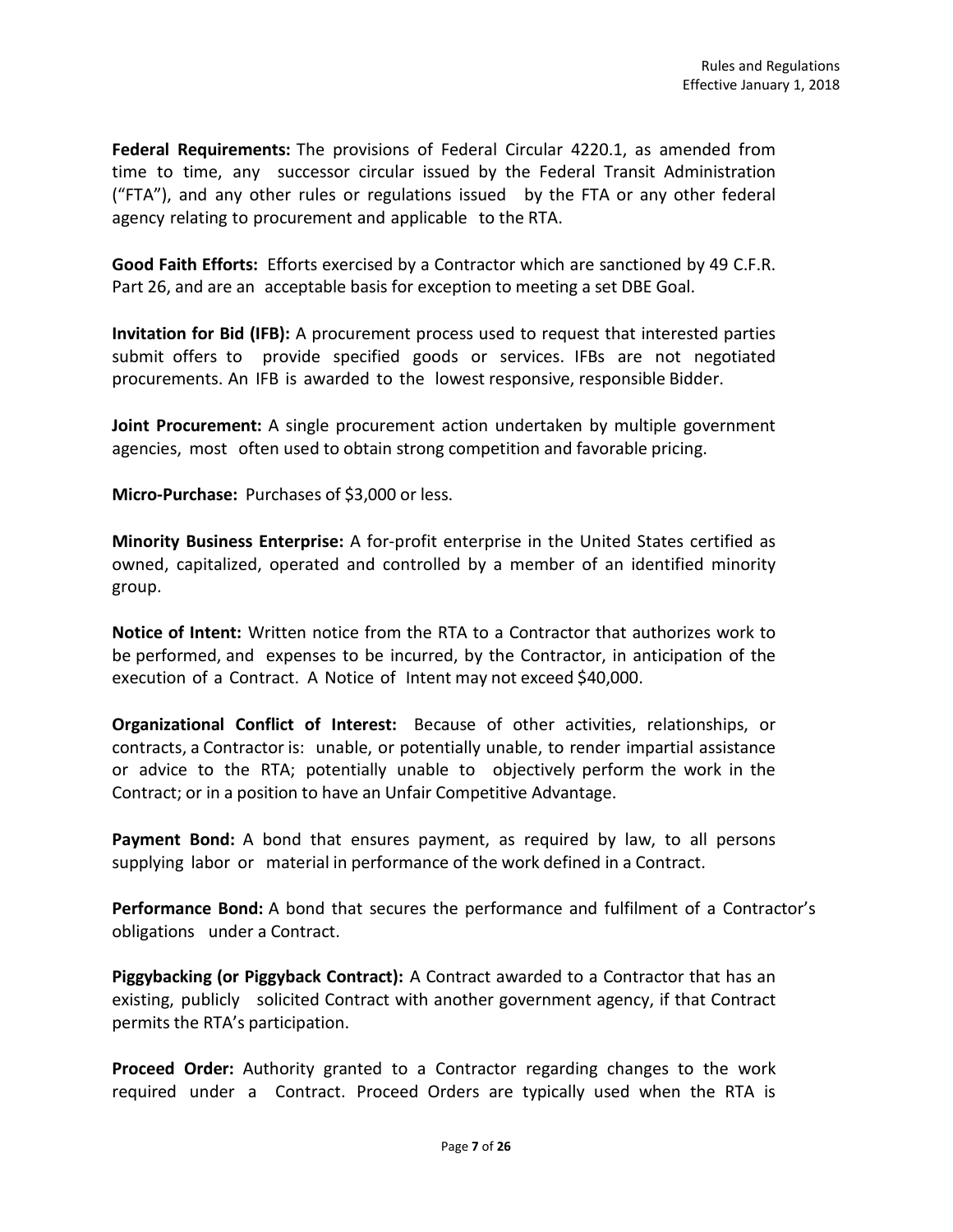negotiating an Amendment with a Contractor, but the Amendment has not been finalized yet the work must begin.

**Professional Services:** Services the quality and reliability of which depend in substantial part upon the individual skills, training, experience or ability of the person rendering such services.

**Proposal:** A document conveying an offer from a party in response to a Request for Proposals or Request for Qualifications.

**Proposer/Respondent:** An entity that submits a Proposal or Qualifications. Any individual, firm, corporation, or combination thereof, submitting a proposal or qualifications for the work contemplated, acting directly or through a duly authorized representative. For the purpose of these Rules and Regulations, the terms Proposer/Respondent may be used interchangeably with Bidder.

**Public Notice:** The RTA's notice to the general public of purchase or sale solicitations, which must be published at least once in an English language daily newspaper of general circulation in the Chicago metropolitan area for at least ten (10) business days of the Authority, in advance of the date announced for the receiving and opening of Bids or Proposals, and will simultaneously be advertised by other media, including posting on RTA's procurement portal (i.e., eBid), as appropriate.

**Purchase Order:** A document that sets forth the terms at which the RTA will acquire goods and/or services and which follows an informal competitive process. Emergencies and exigent circumstances purchases may also be documented with purchase orders.

**Quote:** A response to a solicitation for a Small Purchase.

**Request for Information (" RFI"):** A means by which to poll the market or ask a series of questions regarding a potential procurement that is of interest to the RTA and may result in the issuance of a solicitation.

**Request for Proposals ("RFP"):** A document that requests that interested parties submit Proposals to perform a specific project or service or to provide goods. Criteria, including price, dictate how Proposals will be evaluated. RFPs are negotiated procurements.

**Request for Qualifications ("RFQ"):** A one-step or two-step qualification-based process where price is not an initial evaluation factor. RFQs may be used for architectural, engineering, and land-surveying services and may be used for other procurements, unless prohibited by applicable laws and regulations. RFQs are negotiated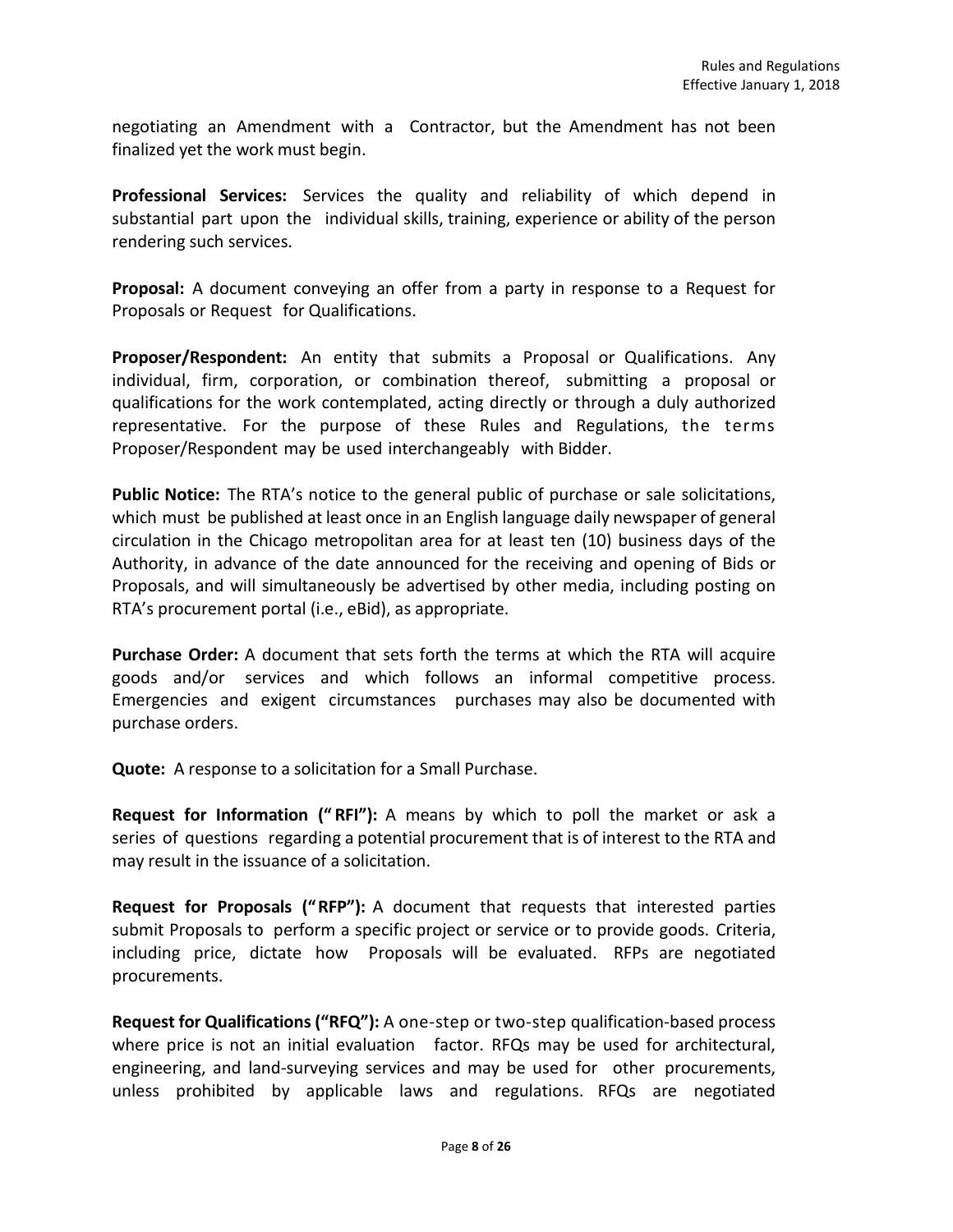procurements.

**Requisition:** An internal document requesting goods or services which is approved and filed with the Procurement and Contracting Department. The Requisition initiates the procurement process and includes a description of the goods or services desired as well as an authorization from the requesting party. A Requisition is required for any expenditure of RTA funds covered by these Regulations and must be approved before procurement action can be taken.

**Responsible:** The Contractor's ability to perform successfully under the terms and conditions of a proposed procurement.

**Responsive:** The determination of whether a response to a solicitation complies in all material respects with the solicitation. Compliance with the contract specific Disadvantaged Business Enterprise goal or evidence of Good Faith Efforts to meet that goal are two factors for consideration in determining responsiveness.

**RTA:** The Regional Transportation Authority, a unit of local government, body politic, political subdivision and municipal corporation established and operating under the Regional Transportation Authority Act, 70 ILCS 3615, et seq. The RTA may be used interchangeably with the Authority.

**Small Business Enterprise:** A minority or non-minority owned for-profit enterprise certified to meet the Small Business Administration's ("SBA") size standard, and/or the State of Illinois's small business certification requirements, and/or those standards set forth by other certifying entities listed herein.

**Small Purchases:** Purchases not greater than \$40,000 that are generally awarded to the lowest responsive, responsible Vendor using an informal bidding process.

**Solicitation:** A general term for the RTA's request for offers from Bidders or Proposers. A solicitation package generally containsthe proposed contract, instructionsto potential Bidders or Proposers regarding the submission of a Bid or Proposal, and any other information needed to prepare a Bid or Proposal.

**Unfair Competitive Advantage:** A situation that occurs when one bidder has proprietary, confidential, source selection, or other information not available to other bidders, and that information is deemed by the Manager, Procurement & Contracting to be unfair. Contracts may not be awarded to Bidders or Proposers with an Unfair Competitive Advantage.

**Vendor:** See Contractor.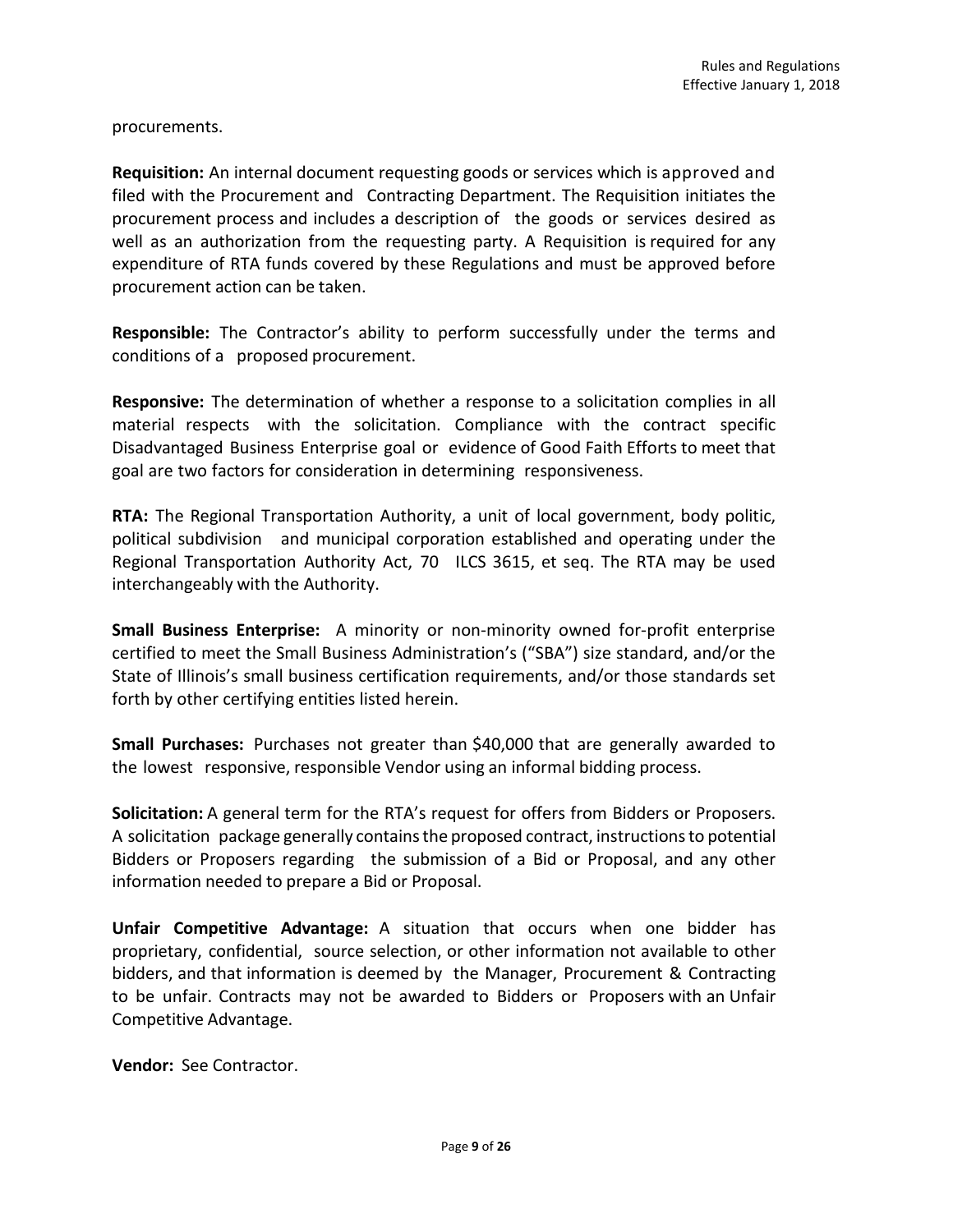**Veteran Owned Business Enterprise:** A for-profit business in the United States owned, capitalized, and operated by one or more veterans and qualifies as "small" for federal business size standard purposes. All service-disabled veteran-owned small businesses ("SDVOSB") are also, by definition, veteran-owned businesses.

**Women Owned Business Enterprise:** A for-profit business in the United States certified as at least 51% directly owned, capitalized, operated and controlled by one or more women.

# **Article 5: Competitive Procurements**

#### 5.1 General

All Contracts shall be let by free and open competition, except as otherwise provided in these Regulations. The RTA may split a contract award, or award multiple contracts resulting from one solicitation, as stated in the solicitation documents.

5.2 Small Purchases (\$3,000 to \$40,000)

Contracts with a value less than \$40,000 may be let using a Small Purchase bidding process. Competitive quotes should be solicited from at least three (3) sources; one of which should be a DBE. Quotes may be obtained via electronic mail or written document. Public notice is not required. However, all Vendors must be provided the same amount of time to prepare quotes.

5.3 Invitationsfor Bids (\$40,000 to greater than \$150,000)

IFBs are used when the Contract value is expected to be greater than \$40,000, and price is the sole factor in determining which responsive and responsible Bidder is awarded the Contract. Public Notice must be provided when an IFB is \$150,000 or more. If an Addendum to the IFB is issued, interested parties must have at least five (5) business days to review the information contained in the Addendum. Bids are publicly opened and read aloud at the time and place specified in the IFB.

5.4 Requests for Proposals (\$40,000 to greater than \$150,000)

RFPs are used when the Contract value is expected to be greater than \$40,000, and factors other than price must be taken into consideration before a Contract is awarded. Public Notice must be provided when an RFP is \$150,000 or more. If an Addendum to the RFP is issued, interested parties must have at least five (5) business days to review the information contained in the Addendum. Proposals are not publicly opened. The Proposals will be kept confidential until contract execution in a manner that will preserve competition among Proposers by not disclosing the content of any Proposal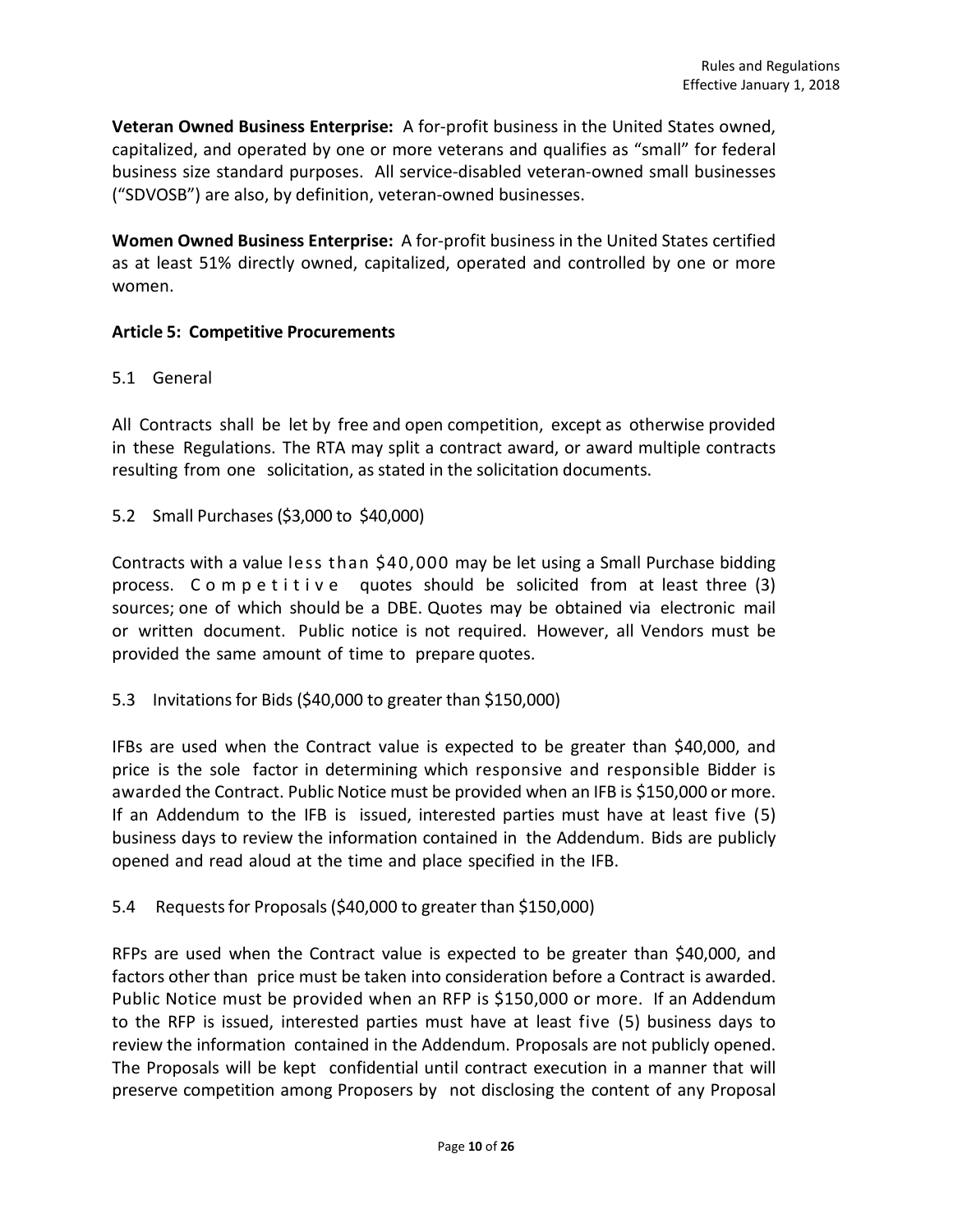during the competitive process. All responsive and responsible Proposals must be evaluated using the criteria stated in the RFP. Only employees of the RTA, Service Boards, RTA consultants or other local units of government may be evaluators. RFPs may be negotiated. All Contracts resulting from the RFP process must be awarded to the responsive, responsible Proposer(s) that provides the most advantageous Proposal to the RTA.

# 5.5 Requestsfor Qualifications (\$40,000 to greater than \$150,000)

RFQs are used when the Contract value is expected to be greater than \$40,000, and qualifications of the Respondent must be considered before a Contract is awarded. Price may not be an evaluation criterion used in an RFQ. Public Notice must be provided when an RFQ is \$150,000 or more. If an Addendum to the RFQ is issued, interested parties must have at least five ( 5) business days to review the information contained in the Addendum. Qualifications are not publicly opened. The Qualifications will be kept confidential in a manner that will preserve competition among Respondents by not disclosing the content of any Proposal during the process. All responsive Qualifications must be evaluated using the criteria stated in the RFQ. Only employees of the RTA, Service Boards, or other local units of government may be evaluators. RFQs, including the Respondent's level of effort, may be negotiated. Negotiations will commence with the most qualified Respondent. If the Respondent and the RTA cannot agree on a fair and reasonable price, then the RTA may begin negotiations with the next most qualified Respondent. This process will continue until the RTA is able to come to an agreement with a Respondent. Design-Build contracts may be solicited using this method, in accordance with applicable laws and regulations.

# 5.6 Joint Procurements

A Joint Procurement is one that is issued jointly with one or more units of local government or agencies of the State of Illinois. Joint Procurements may take the form of IFBs, RFPs, or RFQs. Each participant in the Joint Procurement may enter into its own Contract with the selected Contractor.

All Joint Procurements must adhere to the applicable provisions of the Governmental Joint Purchasing Act, 30 ILCS 525/1 et seq., as it may hereafter be amended, and other applicable statutes, rules, and regulations. If federal funds are utilized, all applicable Federal Requirements must be followed and included in the solicitation, as appropriate.

# 5.7 Piggyback Contracts

The RTA may enter into a Contract with a Contactor that has an existing, publicly solicited Contract with another government agency, if that Contract permits the RTA's participation. The RTA will enter into its own contract for the goods and services that it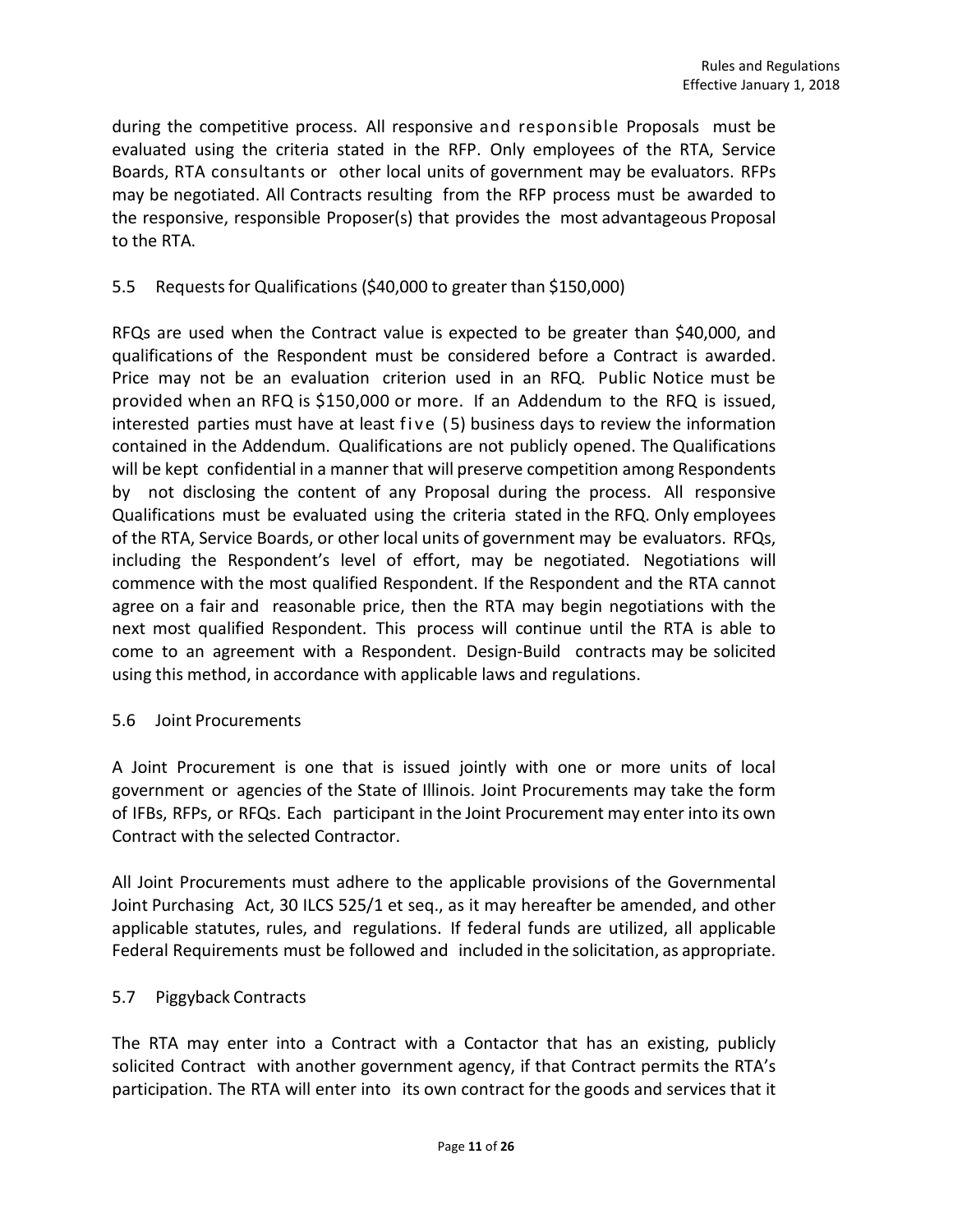purchases. The RTA may only purchase the goods or services included in the other agency's Contract at the same price afforded the original purchasing agency. The duration of the RTA's Contract may not exceed the duration of the original purchasing agency's Contract.

Federal funds may only be utilized for Piggyback Contracts (as defined by the FTA, or other applicable federal regulations) if the base Contract and the Piggyback Contract comply with all applicable federal rules and regulations.

# **Article 6: Procurements Not Requiring Competitive Bidding**

# 6.1 Exceptions

The following types of contracts are hereby exempt from the RTA's competitive bidding requirements:

1. Where the goods or services are economically procurable from only one source.

2. The services of (i) expert witnesses, (ii) law firms, (iii) attorneys, and (iv) other providers of Professional Services whose assistance is, in the opinion of the General Counsel, necessary to resolve a legal matter, subject to approval by the Chairman of the Board.

3. The services of lobbyists and legislative consultants, subject to approval by the Board and the signature of the Chairman of the Board.

4. When federal funds are not utilized, procurements for which the Board determines that Competitive Procurement is disadvantageous.

5. Where the contract is for the acquisition of utility services.

6. For intergovernmental agreements or where the procurement is otherwise for services between the RTA, another transportation agency or unit of local government.

7. After receipt of a single non-responsive Bid to an IFB, the RTA may negotiate with the single bidder to cure any deficiencies in the bid.

8. Where the item is being procured pursuant to Section 4.2 of the Governmental Joint Purchasing Act, which allows a governmental unit to procure personal property, supplies, and services under any contract let by the State of Illinois. See 30 ILCS 525/4.2.

9. Where the contract is for purchases valued below \$3,000 (see Article 6.2 below).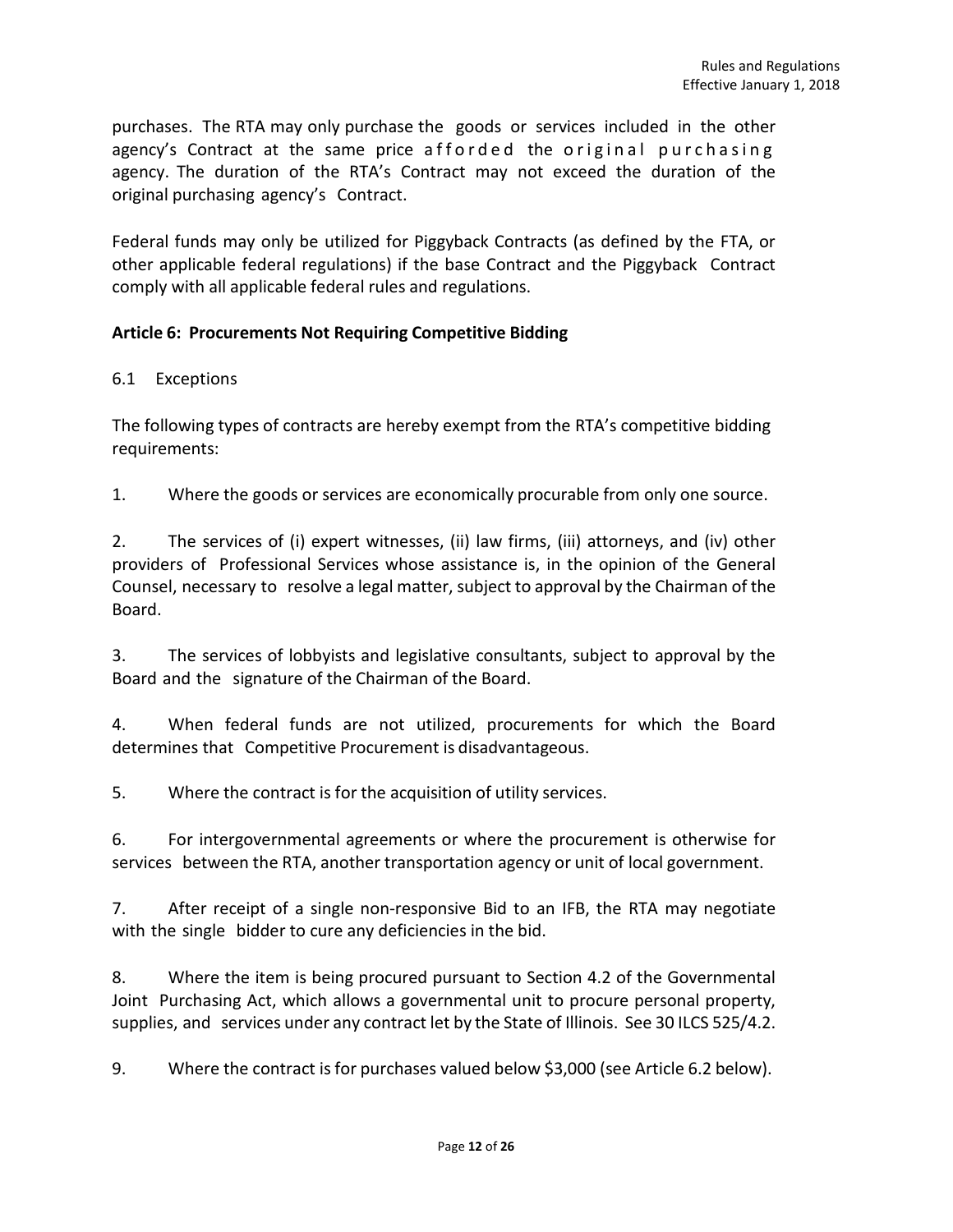10. Where the contract is for the purchase of the services of a bond trustee (referring to trustees for the RTA's municipal debt).

11. Where the transaction is for the purchase of training courses or seminars.

12. Where the transaction is for the purchase of radio, television, online, or print advertising.

13. Where the transaction is for the purchase of services of a celebrity spokesperson, musical performer, model or master/mistress of ceremonies.

14. Where the transaction is for the purchase of insurance brokerage services and related policies (with procurement methods used by brokers approved by the Manager of Procurement and Contracting).

15. Where the transaction is for the purchase of subscriptions.

16. Where the transaction is for the payment of industry association membership dues or professional licensing fees.

17. Where the transaction is for the purchase of employee and Board travel expenses.

18. Where the transaction is for the purchase of space leased for RTA hosted events.

#### 6.2 Micro-Purchases

Contracts that do not exceed \$3,000 may be executed after receiving at least one (1) quote . Competitive bidding is not required. However, although competition is not required, it is encouraged when practical. In addition, prohibitions against Chaining (see Article 8) are applicable to Micro-Purchases.

#### 6.3 Emergency Contracts

The Executive Director and the Chairman can declare the existence of an Emergency. If an Emergency exists, the Executive Director or the Manager of Procurement and Contracting will issue written authorization for the negotiation and award of an Emergency contract to purchase any goods or services needed only to the extent necessary to limit harm to RTA. A written report of the nature and extend of the Emergency, together with a statement of expenditures, if any, will be reported to the Board within three (3) business days following declaration of an Emergency.

Said Emergency contract will be procured through competition whenever possible, and in any event, in a manner calculated to insure the best interests of the public. Public Notice of the Emergency Contracts is not required. Any contract shall be terminated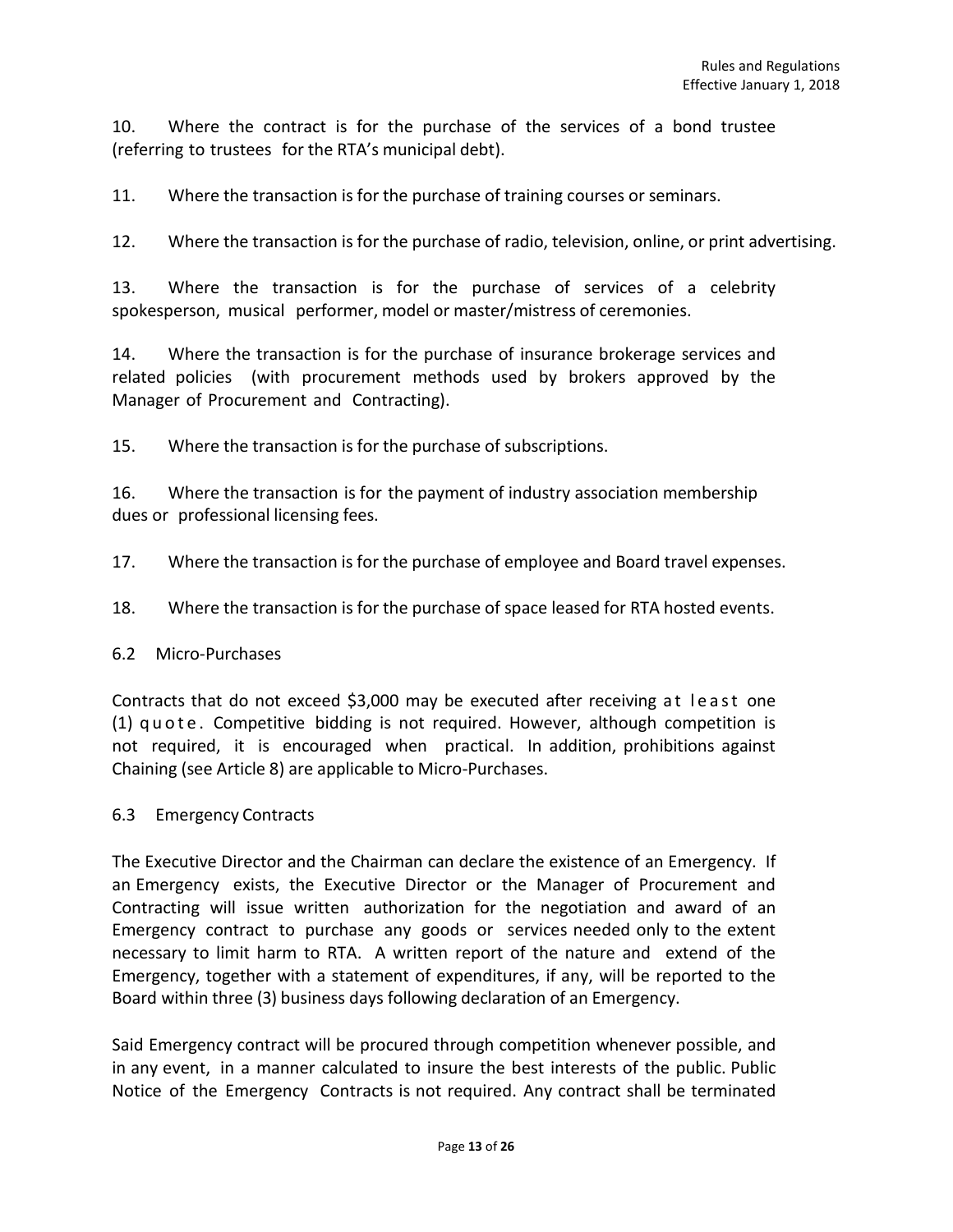immediately following the next regularly scheduled meeting of the Board unless ratified by a two-thirds vote of the Board.

# **Article 7: General Requirements**

#### 7.1 Federally Funded Procurements

Notwithstanding anything to the contrary in these Regulations, any procurement which will be funded in whole or in part with federal funds, must comply with all applicable Federal Requirements.

#### 7.2 Public Notice

All solicitations for Contracts greater than \$150,000 will be published in an English language daily newspaper of general circulation in the RTA's service area the day the solicitation is made available to Bidders or Proposers. The minimum time that a solicitation must be advertised and available to Bidders or Proposers is ten (10) business days. Concurrent with the newspaper advertisement, the RTA will simultaneously advertise the solicitation by other media, as appropriate, and made available on the RTA Procurement Portal. The Public Notice will describe the solicitation in sufficient detail to inform potential Bidders or Proposers of their obligations. The Public Notice will state the date, time, and place Bids or Proposals are due, and the time when they will be opened publicly and read aloud. The Public Notice may incorporate information by reference.

Any Addenda to the solicitations must be acknowledged by the Bidders or Proposers in the submitted Bids or Proposals.

No Bids or Proposals will be accepted at any time subsequent to the time indicated in the Solicitation, Public Notice or Addendum. If a Bid or Proposal due date is changed, it must be changed using an Addendum.

7.3 Reporting

All Contracts may be either presented to the Board for consideration or reported to the Board monthly.

7.4 Disclosure of Ownership (Vendor/Contractor Certification)

All corporate Proposers or Bidders not listed on a nationally recognized securities market must provide the RTA with list of all individuals who own at least 7.5% of the corporation's stock.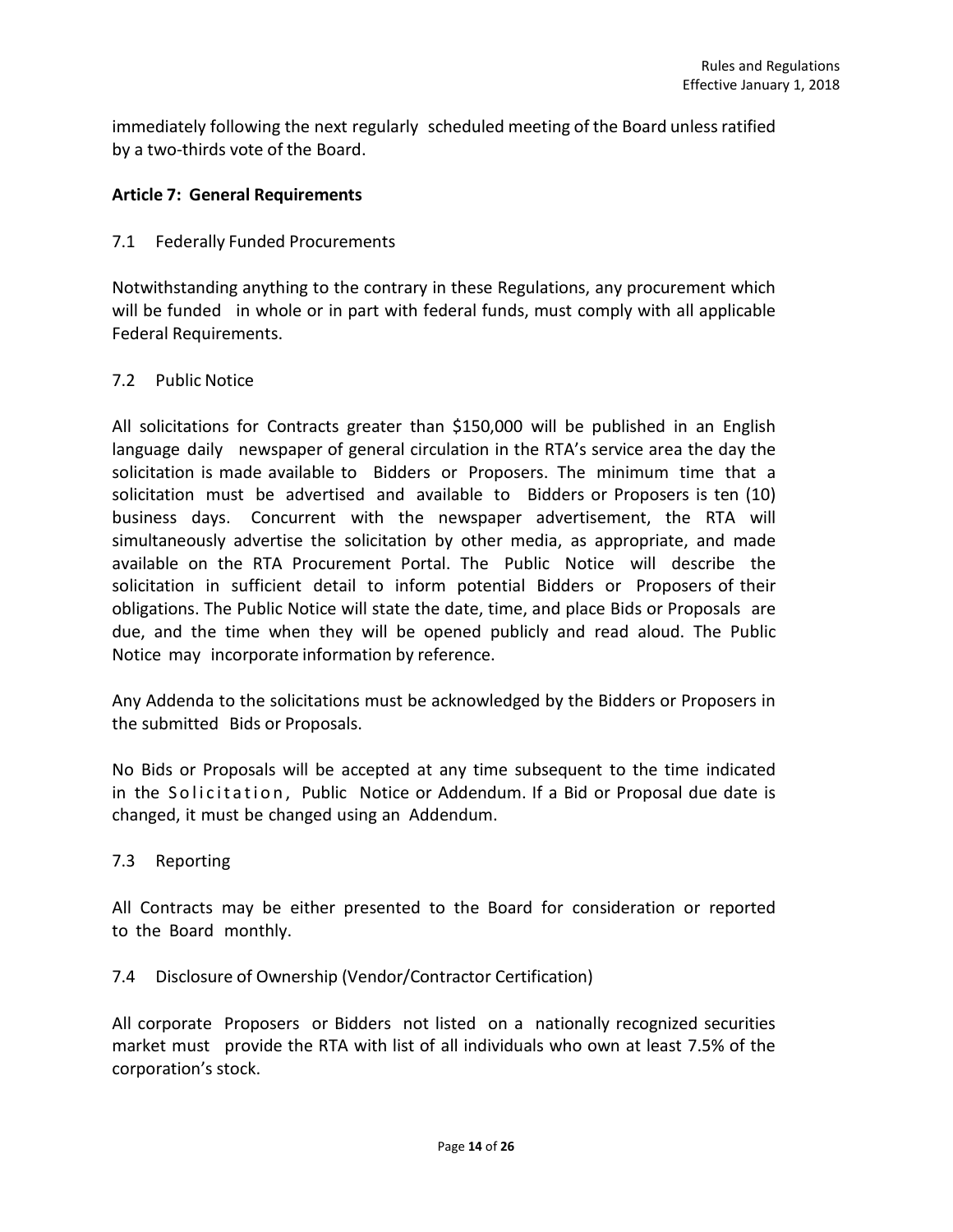All partnerships, limited partnerships, limited liability partnerships, and limited liability limited partnerships, or joint ventures, that are Proposers or Bidders, must provide a list of the names of each general or limited or individual partner/joint venture entitled to receive 7.5% or more of the profits derived from the partnership or joint venture activities. If the partners or joint venturers are corporations, the names of the individuals who own at least 7.5% of the corporation's stock must be provided.

A limited liability company must provide a list of the names of each owner entitled to receive 7.5% or more of the profits derives from the company's activities. If the owners are corporations, the names of the individuals who own at least 7.5% of the corporation's stock must be provided.

A sole proprietor must provide a list of the names of each person, other than the owner, who is entitled to receive 7.5% or more of the profits derived from the activities of the business.

#### 7.5 Contract Assignments

No Contracts, or any rights or obligations thereunder, shall be assigned or sublet without the authorization of a party who would have otherwise been able to authorize and execute the Contract (see Article 10).

7.6 Cancellation of Procurements

The Manager, Procurement and Contracting, in consultation with a project manager, has the authority to cancel any procurement or reject any or all Bids or Proposals.

# **Article 8: Improper Conduct and Prohibitions**

#### 8.1 General

All RTA Board members, employees, contractors and agents must comply with all applicable provisions of the RTA Ethics Policy and Procurement Handbook, each as amended from time to time, and the applicable U.S. Department of Transportation regulations, FTA Circulars, the Illinois Public Officers Prohibited Activities Act, 50 ILCS 105, the Illinois State Officials and Employees Ethics Act, 5 ILCS 430/70, and the Illinois Criminal Code, "Official Misconduct," 720 ILCS 5/33 and "Public Contracts," 720 ILCS 5/33e and any other applicable federal, state or local statute or requirement.

#### 8.2 Prohibition on Chaining

No employee of the RTA shall engage in (1) the intentional practice of initiating, processing or executing multiple under \$40,000 purchase Requisitions or Purchase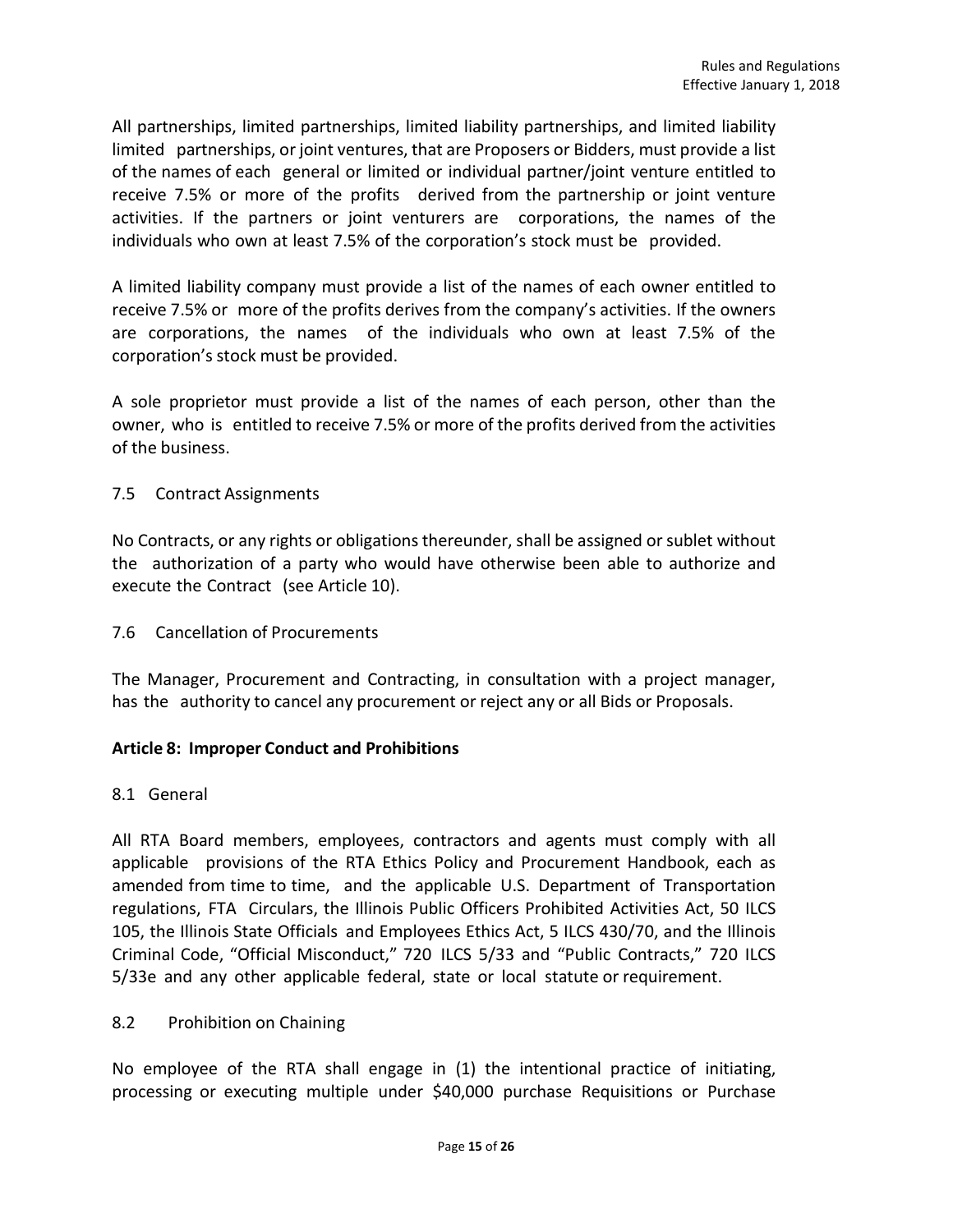Orders for the express purpose of circumventing the requirement to publicly source Bids or Proposals for the same item or services within a short period of time, where those Purchase Orders or Requisitions for the same item or services when totaled, exceed \$40,000, or (2) initiating, processing or signing multiple engagements with the same contractor to perform the same or substantially similar services on a single project, the intent of which is to exceed the approval and contracting authority granted to certain employees of the RTA in Article 10.

# 8.3 Prohibition Against Unfair Competitive Advantages

Contracts may not be awarded to Bidders or Proposers with an Unfair Competitive Advantage. The RTA will determine whether an Unfair Competitive Advantage exists on a case-by-case basis.

# 8.4 Corrective Action

Instances of improper conduct will be addressed in accordance with the applicable RTA policies and potentially by outside agencies so authorized by law.

# 8.5 Prohibition on Bidder or Proposer Collusion (Non-Collusion Affidavit)

Any agreement or collusion amongst Bidders or Proposers or prospective Bidders or Proposers that restrains free and open competition by bidding/proposing a fixed price, or otherwise, will render the Bids or Proposals of such Bidders or Proposers void. Each Bidder or Proposer will accompany its Bid or Proposal with a sworn statement, or otherwise swear or affirm that it has not been a party to any such agreement. The Procurement and Contracting Department will prepare and utilize t h e appropriate certificate which is in compliance with 720 ILCS 5/33E-11, as amended. No contract shall be executed by the RTA unless said certificate has been executed by the Bidder or Proposer. Notwithstanding any of the above, Bidders or Proposers may enter into a consortium for the purpose of submitting joint Bids or Proposals.

# 8.6 Prohibition Against Organizational Conflicts of Interest

Contracts may not be awarded to Bidders or Proposers where an Organizational Conflict of Interest exists. The RTA will determine whether an Unfair Competitive Advantage exists on a case-by-case basis.

#### **Article 9: Business Enterprise Programs**

# 9.1 General Policy

It is RTA's policy to give every vendor equal opportunity to conduct business with the RTA.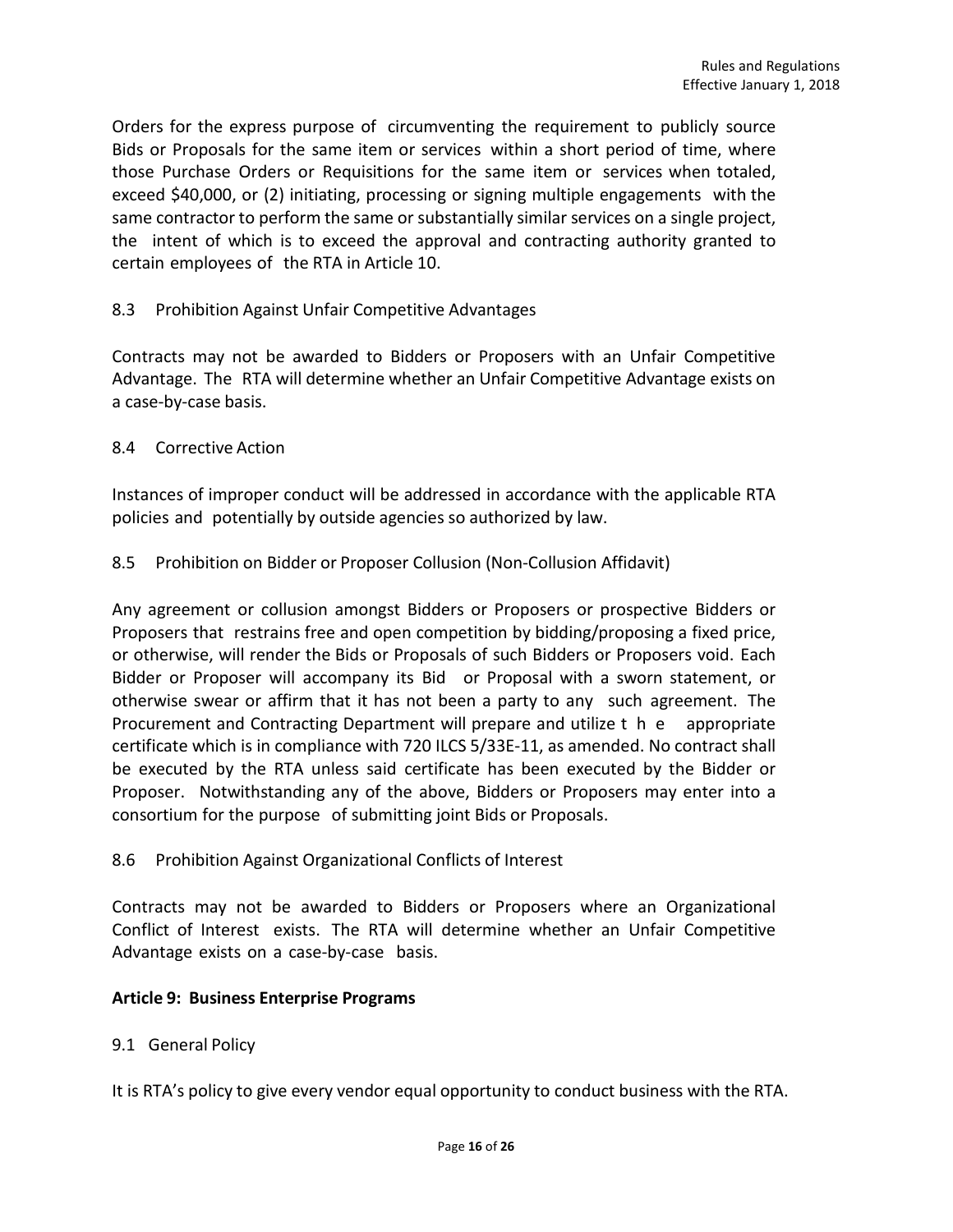# 9.2 Disadvantaged Business Enterprise (DBE) Program

The DBE Program applies to all procurements utilizing federal funds and state funded procurements as appropriate. The RTA's DBE Liaison/Regulatory Compliance Officer shall set annual goals for the portion of RTA contracting that will be awarded or subcontracted to DBEs, and report such goals to the Board. RTA will review contracts in excess of \$40,000 to determine whether the contract has subcontracting opportunities. If such subcontracting opportunities exist, and sufficient certified DBE firms exist in the subcontracting area so as not to impermissibly limit competition, RTA will assign a DBE Goal to the procurement. The DBE Goal, if any, will be included in the solicitation documents.

DBE Goals can be satisfied in one of three ways: (1) by committing to meet the DBE Goal directly (either through subcontracting or self-fulfillment); (2) by demonstrating Good Faith Efforts to meet the DBE Goal; or (3) by a combination of (1) and (2), above.

Compliance with a DBE Goal is a matter of Responsiveness. In order for a response to an IFB, RFP or RFQ to be Responsive, the Bid or other response must either commit to meeting the DBE Goal, demonstrate Good Faith Efforts to meet the DBE Goal, or meet the DBE Goal in part and demonstrate good faith efforts to meet the remainder of the DBE Goal.

Those who submit bids or proposals shall be given a seven day period after the bid or proposal is submitted to cure deficiencies in the portion of the bid or proposal outlining its use of DBEs unless otherwise mandated by federal law or regulation. For purposes of this section the term "deficiencies" shall include:

(i) clerical errors, omissions or mistakes; and

(ii) good faith errors regarding the certification status of a vendor named as a proposed subcontractor in the bid or proposal.

9.3 Minority and Women Owned Business Enterprise (M/WBE) Program

For any non-federally funded contracts, RTA may permit prime contractors to meet diversity contracting (M/WBE) goals by being certified as, or entering into subcontracts with, businesses certified as minority or woman owned by the City of Chicago, the County of Cook, the State of Illinois or any other entity that RTA deems appropriate.

For any non-federally funded contracts, RTA will review contracts to determine whether the contract has subcontracting opportunities. If such subcontracting opportunities exist, and sufficient certified M/WBE firms exist in the subcontracting area so as not to impermissibly limit competition, RTA will assign an M/WBE Goal to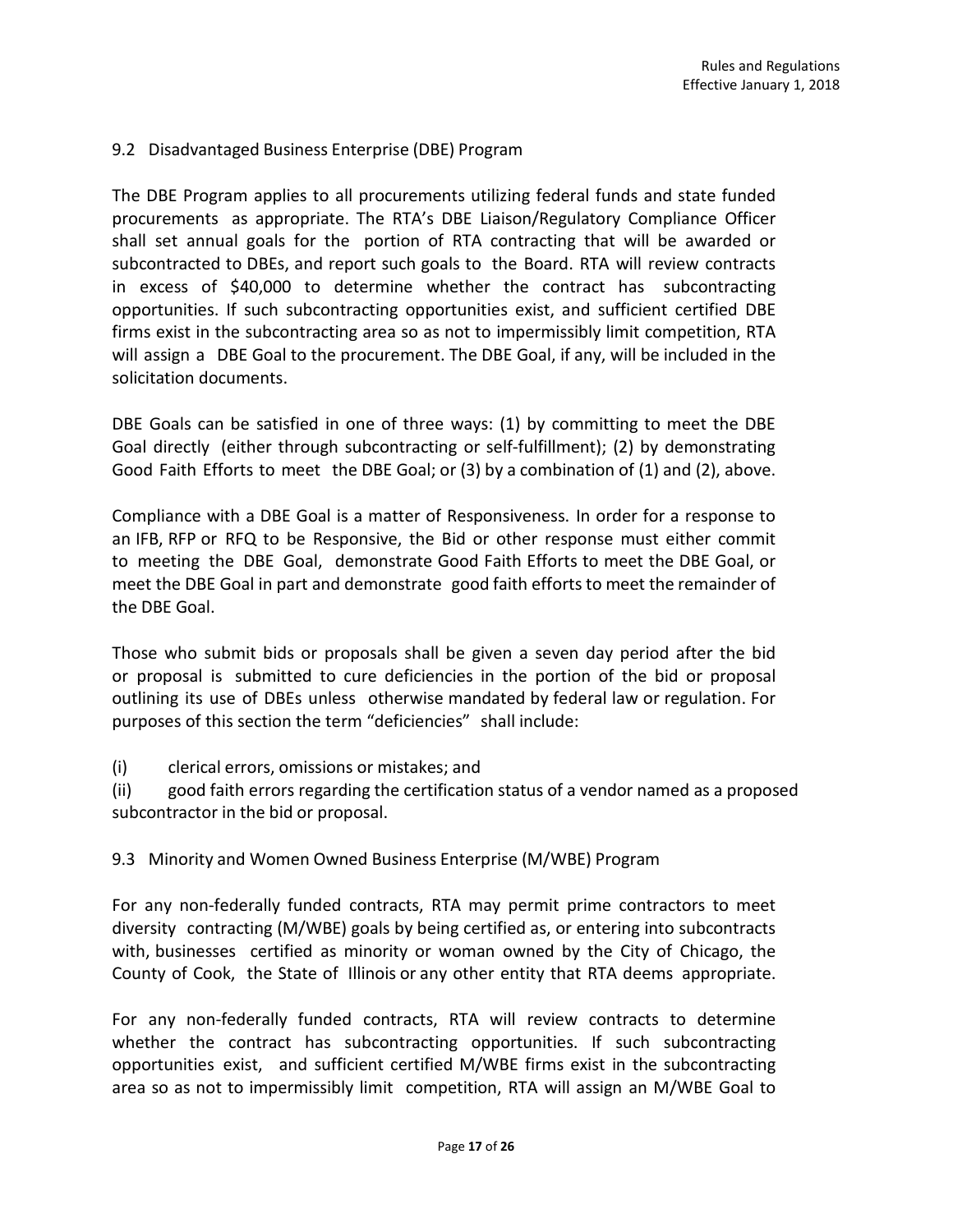the procurement. In some instances, and as appropriate, the RTA will permit that a diversity contracting goal be met by DBE or M/WBE firms. The M/WBE or DBE Goal, if any, will be included in the solicitation documents.

M/WBE Goals can be satisfied in one of three ways: (1) by committing to meet the M/WBE Goal directly (either through subcontracting or self-fulfillment); (2) by demonstrating Good Faith Efforts to meet the M/WBE Goal; or (3) by a combination of (1) and (2), above.

Compliance with an M/WBE Goal is a matter of Responsiveness. In order for a response to an IFB, RFP or RFQ to be Responsive, the Bid or other response must either commit to meeting the M/WBE Goal, demonstrate Good Faith Efforts to meet the M/WBE Goal, or meet the M/WBE Goal in part and demonstrate good faith efforts to meet the remainder of the M/WBE Goal.

RTA has the authority to enter into agreements with the City of Chicago, County of Cook, the Women's Business Development Center, the State of Illinois and any other entity that RTA deems appropriate to recognize that entity's certifications of firms as a minority or woman owned business enterprise.

9.4 Small Business Set Aside Program

RTA shall establish a race-neutral small business set aside program as follows:

1. The RTA shall set aside procurements, as appropriate, to be fulfilled solely by certified small businesses.

2. The RTA may accept small business certifications by the following entities: the federal Small Business Administration, the City of Chicago, the County of Cook, the State of Illinois and certifications by any other organization or governmental entity that certifies small businesses.

9.5 Veteran Owned Business Enterprise Program

RTA has the authority to enter into agreements with the City of Chicago, County of Cook, the State of Illinois and any other entity the RTA deems appropriate to recognize each entity's certification of firms as veteran owned. In order to provide equal opportunities for veteran or service disabled veteran owned businesses to participate in RTA procurements, the RTA is further authorized to notify certified veteran or service disabled veteran owned businesses of any and all publicly bid solicitations.

# **Article 10: Approval and Execution Requirements**

Contracts and Amendments may be executed as follows in 10.1 and 10.2: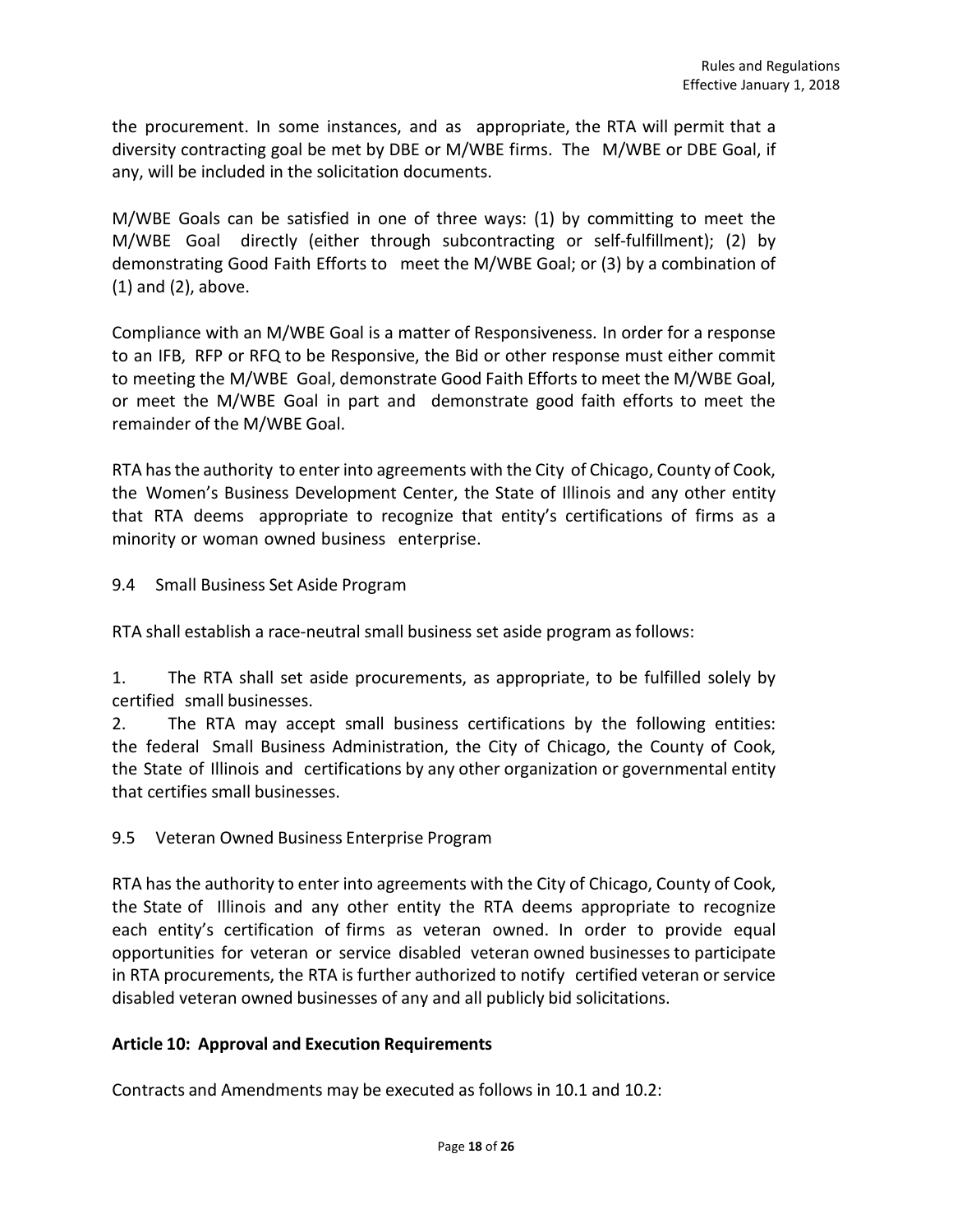# 10.1 Contracts

1. All Contracts valued greater than \$100,000 require Board approval. Once approval is granted, either (1) the Executive Director, or his/her designee, or (2) any RTA employee named in the authorizing ordinance as a valid signatory, may then execute the approved Contract.

2. All Emergency Contracts, regardless of value, require Board approval. Once approval is granted, either (1) the Executive Director, or his/her designee, or (2) any RTA employee named in the authorizing ordinance as a valid signatory, may then execute the approved Contract.

3. All Contracts valued at \$100,000 or less do not require Board approval (unless otherwise specified in this Article) before the Contracts are executed.

a) The Executive Director, or his/her designee, may execute contracts with a maximum value of up to \$100,000.

b) All Deputy Executive Directors and Directors may execute contracts with a maximum value of up to \$75,000.

c) The Division Manager of Operations may execute contracts with a maximum value of up to \$50,000.

d) The Manager, Procurement and Contracting, may execute contracts with a maximum value of up to \$40,000.

10.2 Contract Amendments

1. All Contract Amendments that cause the original Contract value to exceed \$100,000 require Board approval and shall be executed by the Executive Director or his/her designee or any RTA employee named in the authorizing ordinance as a valid signatory.

2. All Contract Amendments that increase a Contract's previously Board-approved value by 10% or more require Board approval and shall be executed by the Executive Director or his/her designee or any RTA employee named in the authorizing ordinance as a valid signatory.

3. The Executive Director, or his/her designee, may execute Contract Amendments with a maximum Contract value of up to \$100,000.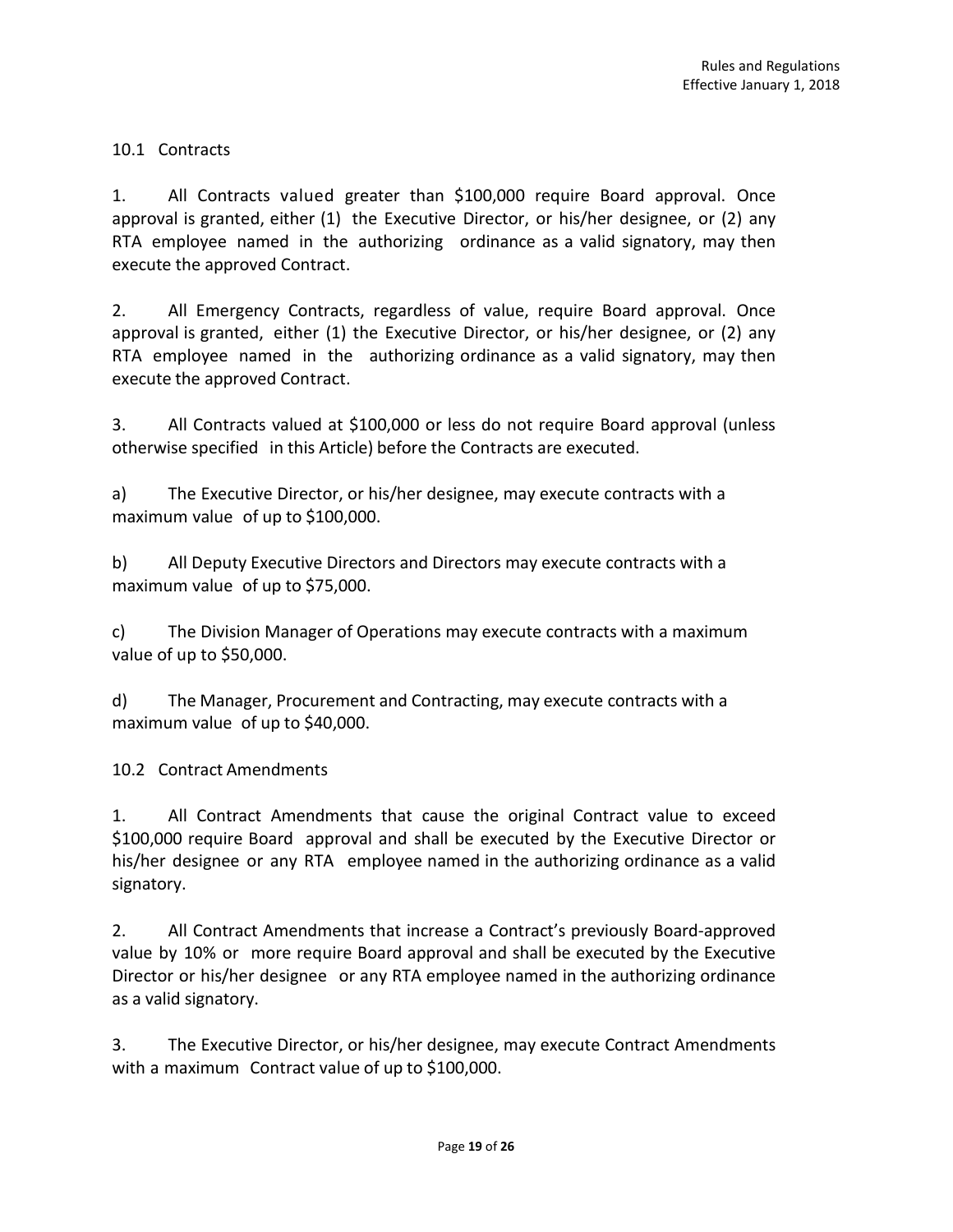4. All Deputy Executive Directors and Directors may execute Contract Amendments with a maximum Contract value of up to \$75,000.

5. The Division Manager of Operations may execute Contract Amendments with a maximum Contract value of up to \$50,000.

6. The Manager, Procurement and Contracting, may execute Contract Amendments with a maximum Contract value of up to \$40,000.

# 10.3 Lobbying Contracts

Notwithstanding anything else in these Regulations, all Contracts for lobbying services must be approved by the Board and signed by the Chairman of the Authority.

# 10.4 Legal Contracts

With the approval of the Chairman, the General Counsel is authorized to engage the services of (i) expert witnesses, (ii) law firms, (iii) attorneys, and (iv) other providers of Professional Services whose services are, in the opinion of the General Counsel, necessary to resolve a legal matter, or to give legal advice and counsel on any other matter, regardless of cost.

# 10.5 Notice of Intent

The Manager of Procurement and Contracting may issue a Notice of Intent, in an amount not-to-exceed \$40,000, to any vendor for whom a Contract has been authorized, but not yet executed, pursuant to Section 10.1. In the absence of a Notice of Intent issued by the Manager, Procurement and Contracting, no vendor may be authorized by any RTA employee to begin providing services to the RTA without a Contract executed by a duly authorized representative of the RTA.

Prior to execution of a Contract by the Contractor and RTA, RTA may use a Notice of Intent to demonstrate its intent to enter into the Contract with the Contractor. Notices of Intent are not binding on the RTA and may not be used to circumvent these Regulations. The Notice of Intent will authorize the Contractor to begin immediately performing services or delivering supplies with the anticipation of an executed Contract.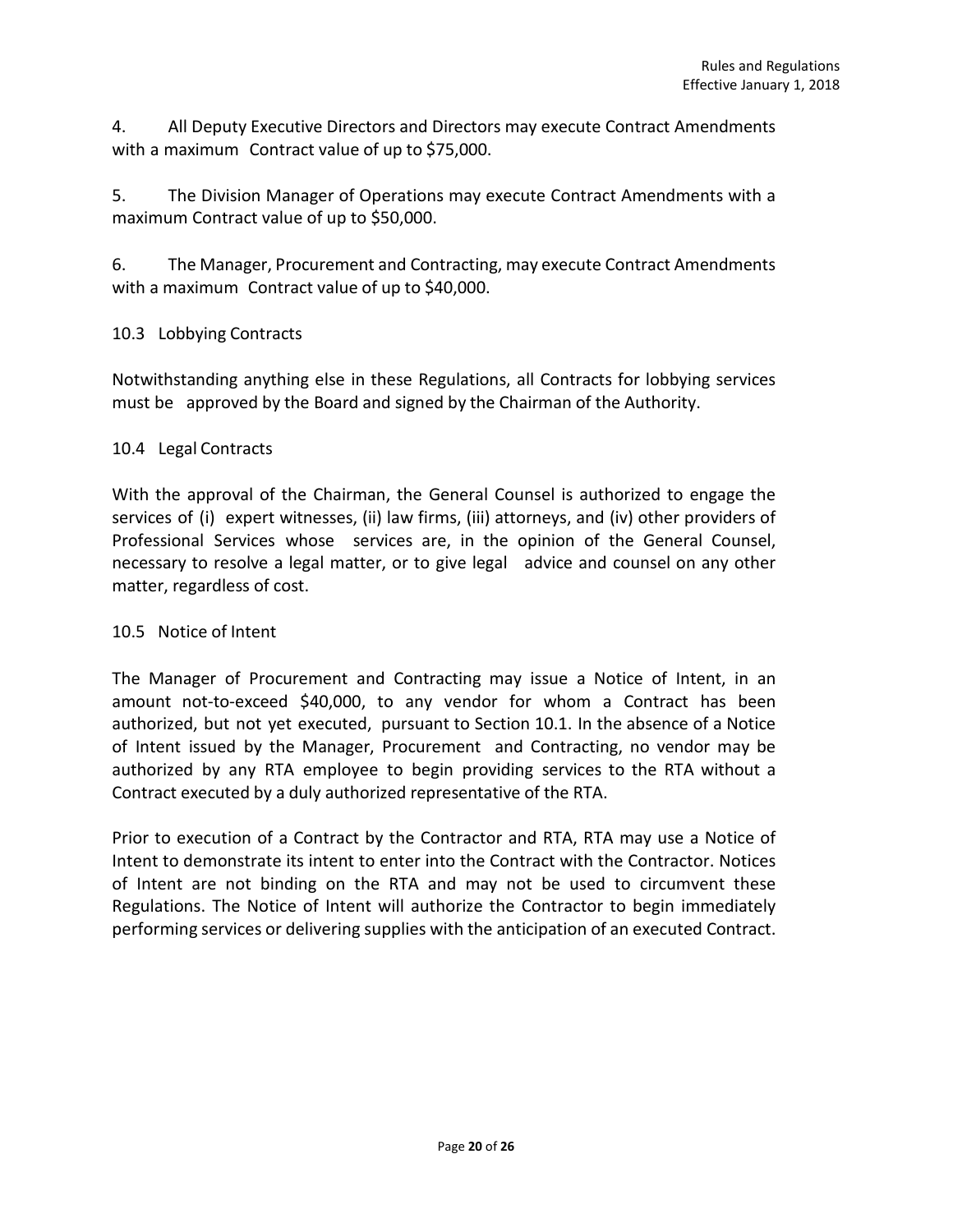# 10.6 Legal Review

All Contracts, Contract Amendments, Purchase Orders or other contract form exceeding \$3,000 must be reviewed and approved as to form and legality by the General Counsel, Deputy General Counsel or attorney designee prior to being executed by an authorized signatory as set forth in this Article 10.

# **Article 11: Debarment and Suspension Procedures**

11.1 Ineligible List

The Manager, Procurement and Contracting will maintain a list of all debarments and suspensions. The Ineligible List will be a public record. All bidders or proposers on RTA contracts will certify that they and all subcontractors on the contract are not presently debarred, suspended, proposed for debarment, declared ineligible, or voluntarily excluded from covered transactions by any Federal, state, or local department or agency.

11.2 Causes for Debarment and Suspension

The causes for debarment or suspension include the following:

1. Conviction for commission of a criminal offense as related to obtaining or attempting to obtain a public or private contract or subcontract, or in the performance of such contract or subcontract;

2. Conviction under state or federal statutes of embezzlement, theft, forgery, bribery, falsification or destruction of records, receiving stolen property, or any other offense indicating a lack of business integrity or business honesty which currently, seriously, and directly affects responsibility as a contractor;

3. Conviction under state or federal antitrust statutes arising out of the submission of Bids or Proposals;

4. Serious violation of contract provisions, as set forth below, of a character which is regarded by the Manager, Procurement and Contracting to justify debarment action:

a) failure without good cause to perform in accordance with the specifications or within the time limit provided in the contract; or

b) a recent record of failure to perform or of unsatisfactory performance in accordance with the terms of one or more contracts; provided that failure to perform or unsatisfactory performance caused by acts beyond the control of the contractor will not be considered to be a basis for debarment;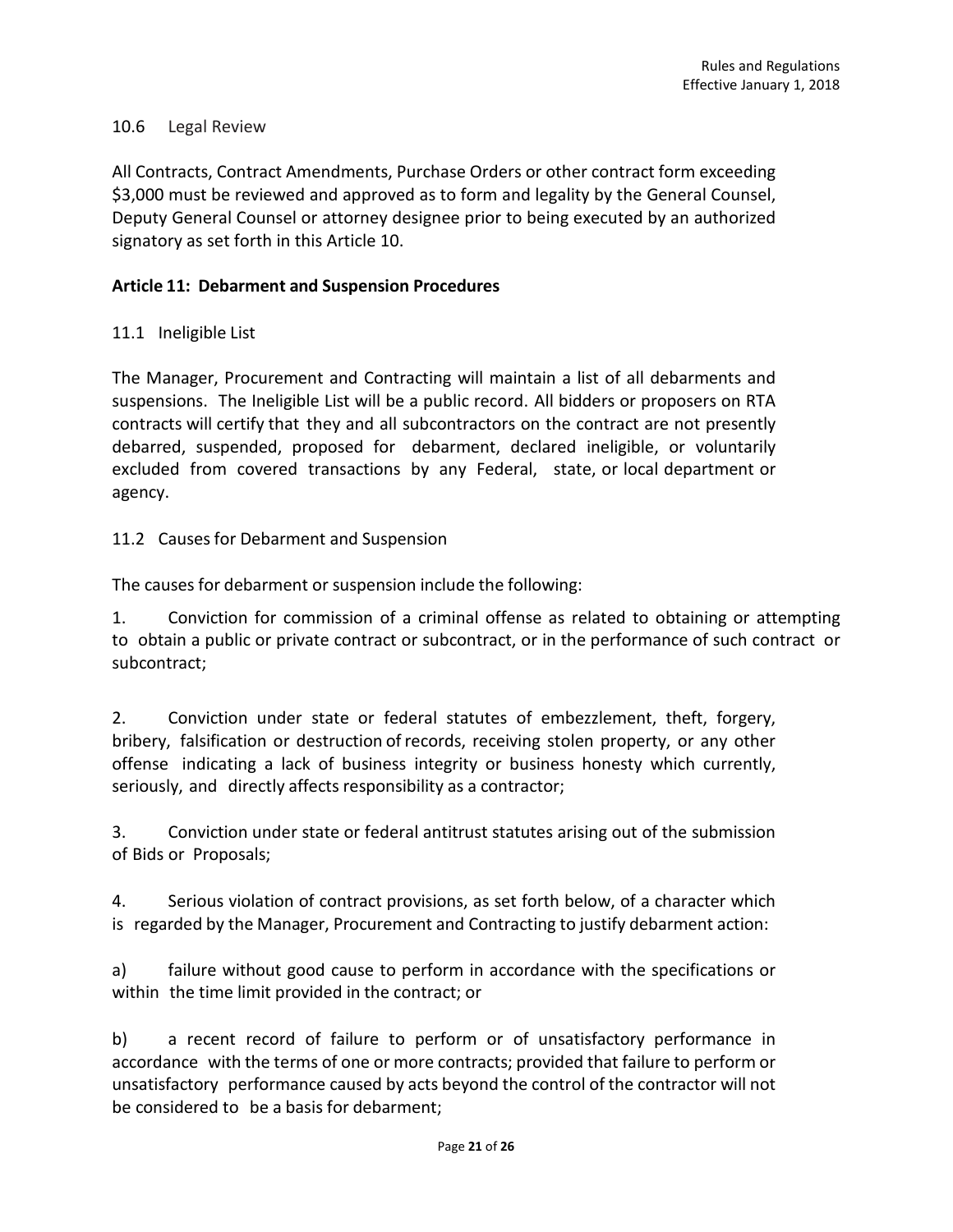5. Deliberate failure of a surety, without good cause, to fulfill its obligations to the RTA on any performance and/or payment bond or bid bond naming the RTA as obligee;

# 6. Violation of the RTA Ethics Ordinance;

7. Making a material misrepresentation in connection with an application for certification or re-certification as a Disadvantaged Business Enterprise, Minority or Women Owned Business Enterprise, Small Business Set Aside, or Veteran Owned Business Enterprise Program; and

8. Any other cause the Manager, Procurement and Contracting determines to affect Responsibility as a contractor, including, but not limited to, debarment by another governmental entity.

#### 11.3 Decision

The Manager, Procurement and Contracting will issue a written decision as to whether the person or entity should be debarred or suspended, subject to review and concurrence by the General Counsel. The decision will state the reasons for the action taken and (1) if the decision is to debar or suspend, inform the debarred or suspended person or entity involved of his rights for judicial review of the decision as provided in these Procurement Rules and Regulations or (2) if the decision is not to debar or suspend, inform the person or entity involved of that the process has concluded and that there was no decision to debar or suspend.

# 11.4 Scope of Decision

The decision will apply to the person or entity set forth in the notification of debarment or suspension, and, potentially, the associated organization or business entity in which: (1) a debarred or suspended person or entity is an officer, director or in any other substantial management position, until such time as the individual is severed from such organization; or (2) a debarred or suspended person or entity has controlling legal or beneficial financial interest, until such time as the debarred or suspended person or entity divests from such interest; or (3) a debarred or suspended organization controls or is controlled by such associated business organization or entity which, subsequent to the date administrative action was taken, begins or holds itself out as ready to perform the same work which the debarred or suspended organization was performing or endeavored to perform; or otherwise demonstrates by its action subsequent to the date of debarment or suspension that it is evading the decision. Any issue of fact as to the scope of decision will be subject to the hearing requirements provided hereunder.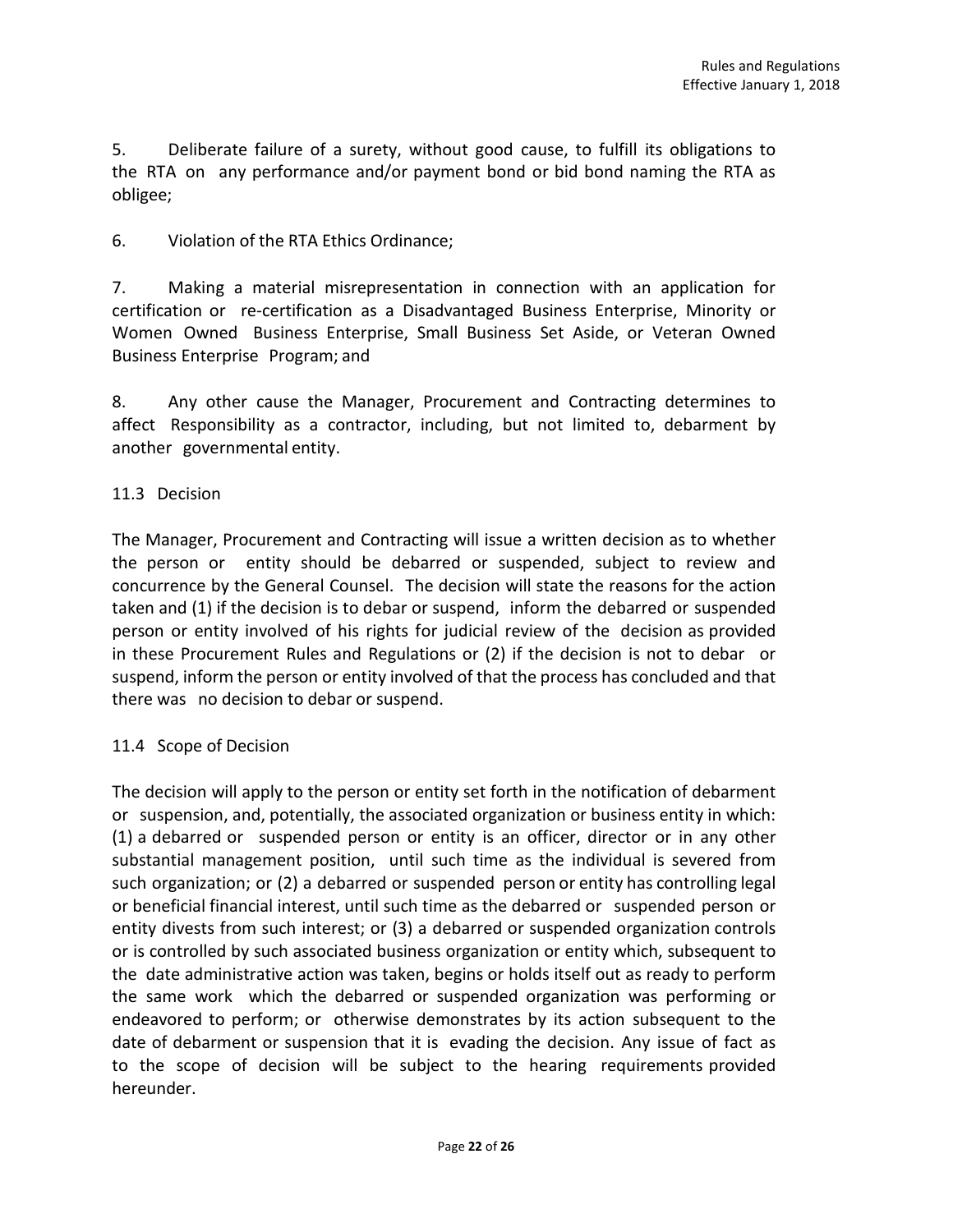Any debarred or suspended person, for the term of such suspension or debarment, will be ineligible to perform work as a contractor or any tier subcontractor on contracts awarded or approved by the RTA.

# 11.5 State or Federal Debarment or Suspension

In the event that applicable state or federal laws, regulations or rules mandate a greater or lesser period of ineligibility for the award of contracts to a person, such laws, regulations or rules will determine such person's eligibility with respect to the specific causes for debarment and suspension contained in such laws, regulations and rules. In addition, where applicable state or federal laws, regulations or rules provide for debarment or suspension for causes in addition to those specified in this Article, such state or federal laws, regulations or rules will determine eligibility. Furthermore, if a person is debarred or suspended by an agency of the State of Illinois or the Federal government and such debarment or suspension is applicable to contracts awarded by the RTA, such state or federal debarment or suspension will determine eligibility for consideration for award.

#### 11.6 Finality of Decision

A decision under this Article to debar or suspend will be final and conclusive unless the debarred or suspended person, within thirty (30) days after issuance of the decision, commences a timely action in a court of competent jurisdiction in accordance with applicable law.

# **Article 12: Bid Protest Procedures**

The RTA will entertain protests from interested parties regarding its procurement actions. The RTA will respond to any bona fide protest filed in a timely manner provided that the protest is not of a frivolous or vexatious nature. The RTA will not allow a protest to delay the procurement of needed goods or services unless it is apparent that the RTA participated in a practice that granted an unfair advantage to a participant in the procurement.

#### **Definitions**

"**Contract**" means any contract, agreement, purchase order, or order placed by the RTA to receive goods or services from an external source.

"**Day or Days**" means a working day or days of the RTA.

"**Interested Party**" means a participant or prospective participant in a RTA procurement whose direct economic interest is affected by the award of the contract for the procurement.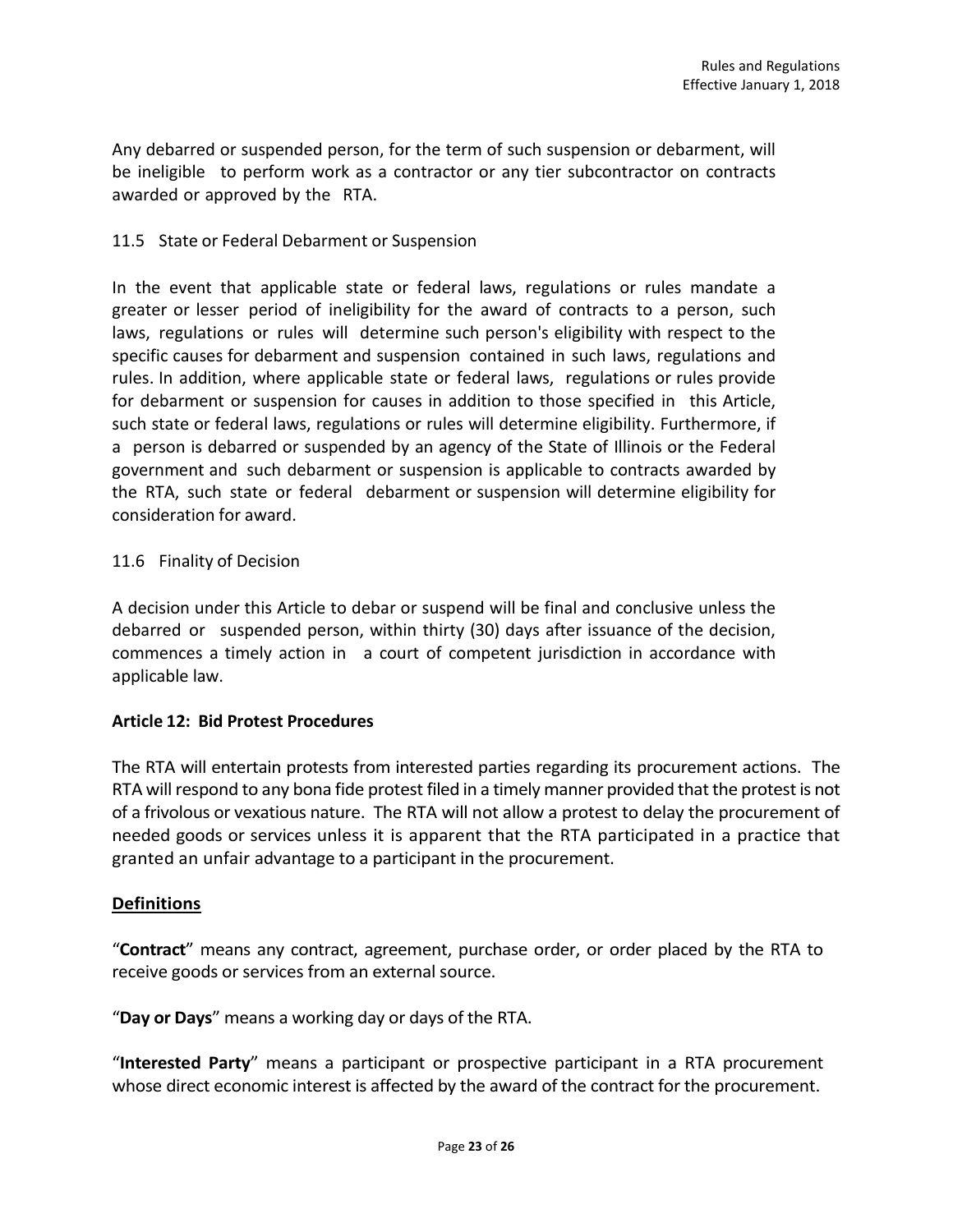"**Offer**" means a response to a RTA procurement solicitation, including but not limited to quotations, bids, proposals and expressions of interest or qualifications.

# **Submission of Protests**

Any interested party may file a bid protest with the RTA on the basis that the RTA failed to comply with a federal or state law or that the RTA failed to follow its own Procurement Regulations. A valid protest must include the following information:

1. Name and address of the protestor;

2. Identification of the procurement action being protested; and

3. A statement of the reason for the protest, identifying the federal or state law or the RTA Procurement Regulation that the protestor alleges has been violated by the RTA.

# **Types of Protests and Deadline to File**

The deadline for a valid protest will be determined by the progress of the procurement. The RTA will recognize three different types of protests:

# 1. **Protest regarding solicitation**

Any protest regarding the solicitation must be filed no later than the established due date for the solicitation.

This type of protest includes a claim that the solicitation contained exclusionary or *discriminatory specifications, or that the basis for award or any claim that the procurement documents or the procurement process violates a federal or state law or fail to follow its own Procurement Regulations.*

# **2. Protest regarding offer evaluation**

Any protest regarding the evaluation of offers must be filed before award of the contract. (The contract award date is determined by the date that the RTA issues letters of award and nonaward to all proposers.). Any protest filed after such date which raises such issues will not be considered as a valid protest but may be considered if it is determined to be in the best interests of the RTA.

*This type of protest challenges the RTA's determination of responsiveness of offers and responsibility of offerors, errors in calculation, or that the RTA's evaluation of offers violated a federal or state law or its own Procurement Regulations.*

# **3. Protest regarding award of contract**

Any protest regarding the award of the contract must be filed no later than ten (10) days after the date of award of the contract. (The contract award date is determined by the date that the RTA issues letters of award and non-award to all proposers.) Any protest filed after such date which raises an issue regarding the award will not be considered as a valid protest but may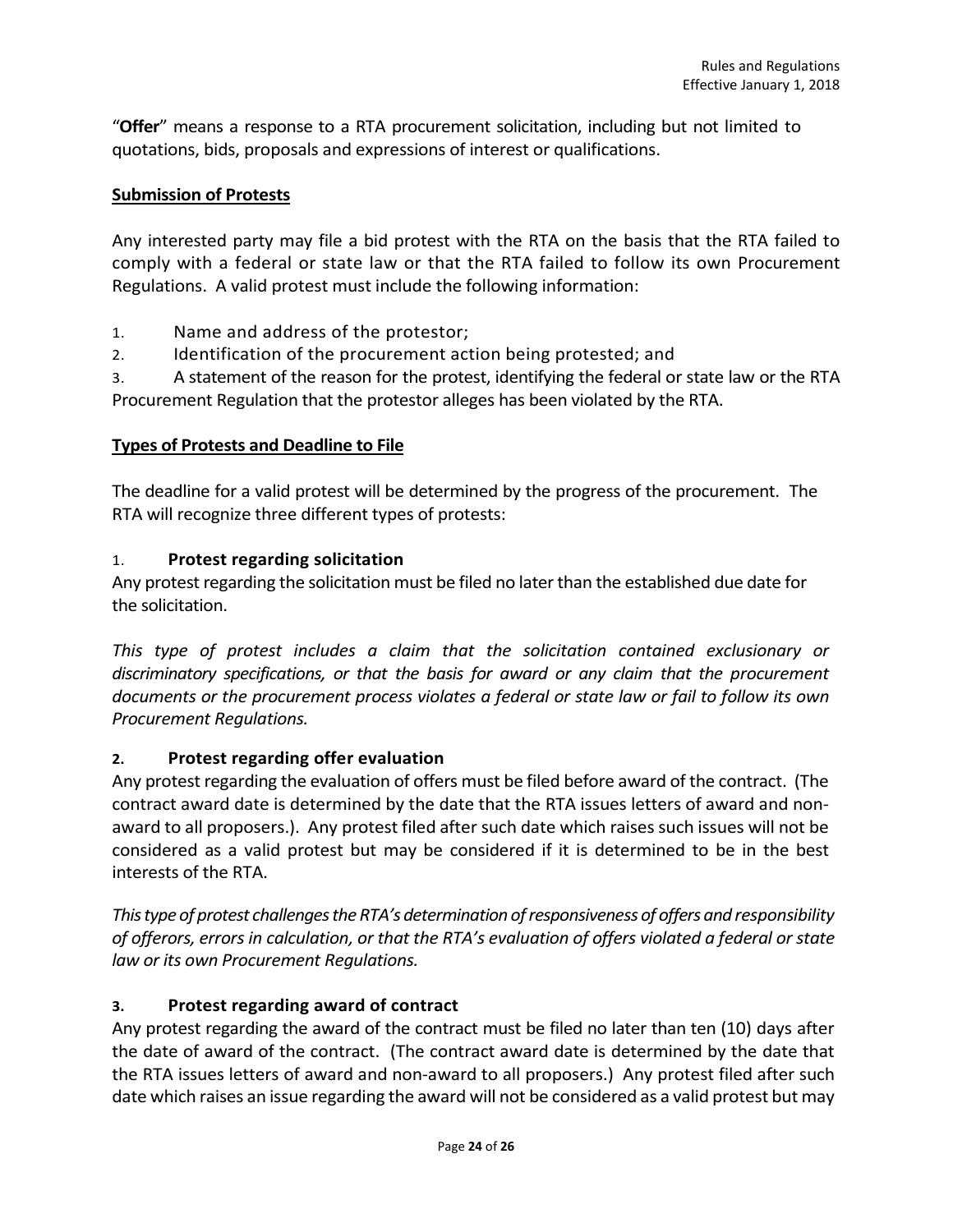be considered if it is determined to be in the best interests of the RTA.

*This type of protest will only be entertained by the RTA if the protestor is able to demonstrate that the party awarded the contract fraudulently represented itself as a responsible bidder or that the RTA violated a federal or state law or its own Procurement Regulations in awarding the contract.*

#### **The RTA's Response to Protests**

The RTA will notify a protestor upon receipt of a timely protest and may, where appropriate, request further information. The RTA may, at its sole discretion, meet with the protestor to review the issues raised in the protest. The RTA's consideration of the protest, except as otherwise provided in the following paragraph "**Decisions by the RTA***"* will be in accordance with the following provisions:

#### 1. **Protest regarding solicitation**

Upon receipt of a valid protest regarding solicitation, the RTA may postpone the deadline for submission of offers until resolution of the protest.

If the protest regarding the solicitation includes a claim of unduly restrictive or exclusionary specifications, the RTA will, in considering the protest, consider both the specific needs of the RTA for the feature or item challenged and any effect on competition of including the specification regarding that feature or item. If the RTA determines that such feature or item was included in the specification in order to meet a legitimate need of the RTA, and was not unduly restrictive of competition or designed to exclude a particular competitor, then the RTA will deny the protest.

# 2. **Protest regarding evaluation of offers**

Upon receipt of a valid protest regarding the evaluation of offers, the RTA will suspend its evaluation of all offers until resolution of the protest. If the RTA determines that the protestor has established that there are reasonable doubts regarding the responsiveness of an offer or the responsibility of an offeror or regarding the RTA's compliance with federal or state law, or its Procurement Regulations.

#### 3. **Protest after award**

Upon receipt of a timely protest regarding the award of a contract, the RTA will issue a stop work order, if necessary, until the resolution of the protest. If the RTA determines that the protestor has established a prima facia case that the contract was awarded fraudulently or in violation of a federal or state law, or the RTA's Procurement Regulations.

#### **Decisions by the RTA**

As indicated above, in most instances, the RTA will suspend the procurement action upon receipt of a bona fide bid protest. However, the RTA reserves the right, notwithstanding the presence of a protest, to proceed with the appropriate action in the procurement process in the following instances: